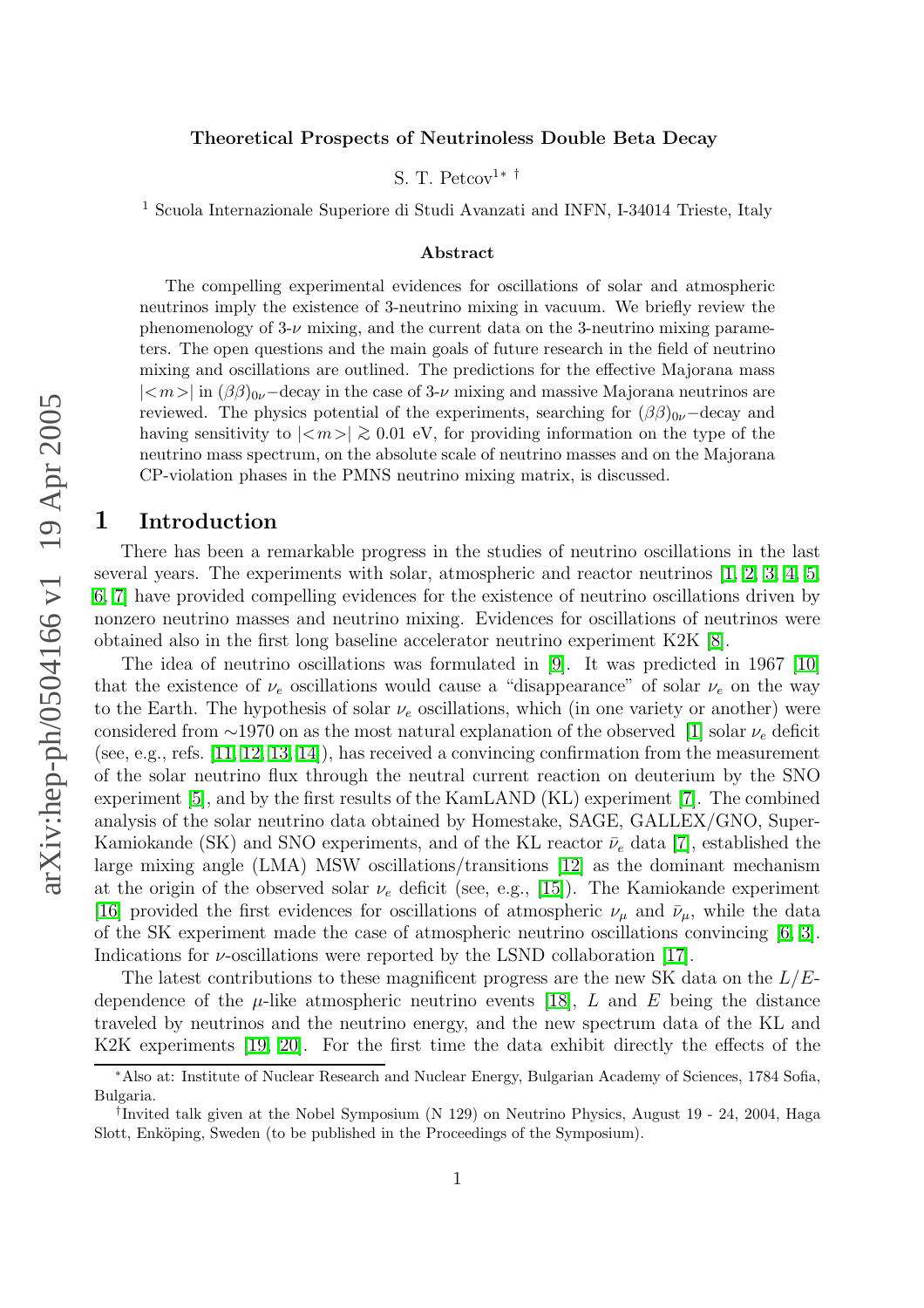oscillatory dependence on  $L/E$  and E of the probabilities of  $\nu$ -oscillations in vacuum [\[21\]](#page-12-9). As a result of these developments, the oscillations of solar  $\nu_e$ , atmospheric  $\nu_\mu$  and  $\bar{\nu}_\mu$ , accelerator  $\nu_{\mu}$  (at  $L \sim 250$  km) and reactor  $\bar{\nu}_e$  (at  $L \sim 180$  km), driven by nonzero  $\nu$ -masses and  $\nu$ -mixing, can be considered as practically established.

## 2 The Neutrino Mixing Parameters and  $(\beta\beta)_{0\nu}$ –Decay

<span id="page-1-1"></span>The SK atmospheric neutrino and K2K data are best described in terms of dominant 2 neutrino  $\nu_{\mu} \rightarrow \nu_{\tau}$  ( $\bar{\nu}_{\mu} \rightarrow \bar{\nu}_{\tau}$ ) vacuum oscillations. The best fit values and the 99.73% C.L. allowed ranges of the atmospheric neutrino oscillation parameters read [\[3\]](#page-11-2):

$$
|\Delta m_{\rm A}^2| = 2.1 \times 10^{-3} \text{ eV}^2, \quad \sin^2 2\theta_{\rm A} = 1.0 \ ;
$$
  

$$
|\Delta m_{\rm A}^2| = (1.3 - 4.2) \times 10^{-3} \text{ eV}^2, \quad \sin^2 2\theta_{\rm A} \ge 0.85.
$$
 (1)

It should be noted that the signs of  $\Delta m_A^2$  and of  $\cos 2\theta_A$ , if  $\sin^2 2\theta_A \neq 1.0$ , cannot be determined using the existing data.

Combined 2-neutrino oscillation analyses of the solar neutrino and the new KL spectrum data show [\[19,](#page-12-7) [22\]](#page-12-10) that the  $\nu_{\odot}$ -oscillation parameters lie in the low-LMA region :  $\Delta m_{\odot}^2$  =  $(7.9^{+0.6}_{-0.5}) \times 10^{-5} \text{ eV}^2$ ,  $\tan^2 \theta_{\odot} = (0.40^{+0.09}_{-0.07})$ . The high-LMA solution (see, e.g., [\[15\]](#page-12-3)) is excluded at ~ 3.3 $\sigma$ . Maximal  $\nu_{\odot}$ -mixing is ruled out at ~ 6 $\sigma$ ; at 95% C.L. one finds cos  $2\theta_{\odot} \geq 0.28$  [\[22\]](#page-12-10), which has important implications (see further). One also has:  $\Delta m_{\odot}^2 / |\Delta m_{\rm A}^2| \sim 0.04 \ll 1$ .

The evidences for  $\nu$ -oscillations obtained in the solar and atmospheric neutrino and KL and K2K experiments imply the existence of  $3-\nu$  mixing in the weak charged lepton current:

<span id="page-1-0"></span>
$$
\nu_{l\mathcal{L}} = \sum_{j=1}^{3} U_{lj} \, \nu_{j\mathcal{L}}, \quad l = e, \mu, \tau,
$$
\n(2)

where  $\nu_{lL}$  are the flavour neutrino fields,  $\nu_{iL}$  is the field of neutrino  $\nu_i$  having a mass  $m_i$ and U is the Pontecorvo-Maki-Nakagawa-Sakata (PMNS) mixing matrix [\[9,](#page-11-8) [23\]](#page-12-11),  $U \equiv U_{\rm PMNS}$ . All existing  $\nu$ -oscillation data, except the data of LSND experiment [\[17\]](#page-12-5), can be described assuming  $3-\nu$  mixing in vacuum and we will consider this possibility in what follows <sup>1</sup>.

The PMNS matrix can be parametrized by 3 angles, and, depending on whether the massive neutrinos  $\nu_i$  are Dirac or Majorana particles, by 1 or 3 CP-violation (CPV) phases [\[26,](#page-12-12) [27\]](#page-12-13). In the standardly used parameterization (see, e.g., [\[28\]](#page-12-14)),  $U_{\text{PMNS}}$  has the form:

$$
U_{\rm PMNS} = \begin{pmatrix} c_{12}c_{13} & s_{12}c_{13} & s_{13} \\ -s_{12}c_{23} - c_{12}s_{23}s_{13}e^{i\delta} & c_{12}c_{23} - s_{12}s_{23}s_{13}e^{i\delta} & s_{23}c_{13}e^{i\delta} \\ s_{12}s_{23} - c_{12}c_{23}s_{13}e^{i\delta} & -c_{12}s_{23} - s_{12}c_{23}s_{13}e^{i\delta} & c_{23}c_{13}e^{i\delta} \end{pmatrix} \text{diag}(1, e^{i\frac{\alpha_{21}}{2}}, e^{i\frac{\alpha_{31}}{2}}),
$$
\n
$$
(3)
$$

where  $c_{ij} = \cos \theta_{ij}$ ,  $s_{ij} = \sin \theta_{ij}$ , the angles  $\theta_{ij} = [0, \pi/2], \delta = [0, 2\pi]$  is the Dirac CPV phase and  $\alpha_{21}, \alpha_{31}$  are two Majorana  $CPV$  phases [\[26,](#page-12-12) [27\]](#page-12-13). One can identify  $\Delta m_{\odot}^2 = \Delta m_{21}^2 > 0$ . In this case  $|\Delta m_{\rm A}^2| = |\Delta m_{31}^2| \cong |\Delta m_{32}^2| \gg \Delta m_{21}^2$ ,  $\theta_{12} = \theta_{\odot}$ ,  $\theta_{23} = \theta_{\rm A}$ . The angle  $\theta_{13}$  is limited by the data from the CHOOZ and Palo Verde experiments [\[29\]](#page-12-15). The presently existing

<sup>&</sup>lt;sup>1</sup>In the LSND experiment indications for  $\bar{\nu}_{\mu} \to \bar{\nu}_{e}$  oscillations with  $(\Delta m^2)_{\rm LSND} \simeq 1 \text{ eV}^2$  were obtained. The minimal  $4-\nu$  mixing scheme which could incorporate the LSND indications for  $\bar{\nu}_{\mu}$  oscillations is strongly disfavored by the data [\[24\]](#page-12-16). The *v*-oscillation explanation of the LSND results is possible assuming  $5-\nu$ mixing [\[25\]](#page-12-17). The LSND results are being tested in the MiniBooNE experiment [\[25\]](#page-12-17).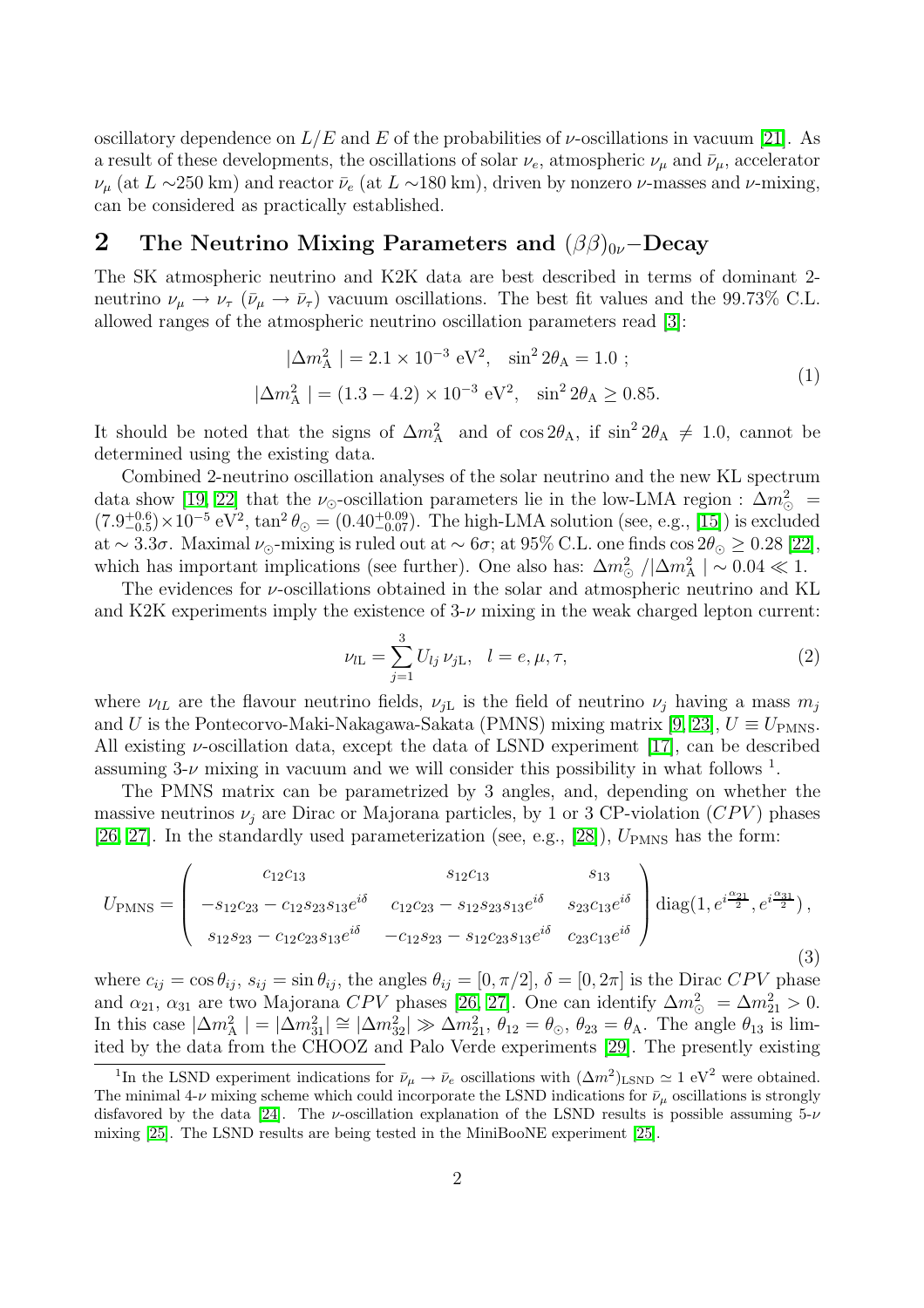atmospheric neutrino data is essentially insensitive to  $\theta_{13}$  satisfying the CHOOZ limit [\[3\]](#page-11-2). The probabilities of survival of solar  $\nu_e$  and reactor  $\bar{\nu}_e$ , relevant for the interpretation of the solar neutrino, KL and CHOOZ data, depend in the case of interest,  $|\Delta m_{31}^2| \gg \Delta m_{21}^2$ , on  $\theta_{13}$ :

$$
P_{\text{KL}}^{3\nu} \cong \sin^4 \theta_{13} + \cos^4 \theta_{13} \left[ 1 - \sin^2 2\theta_{12} \sin^2 \frac{\Delta m_{21}^2 L}{4E} \right], \quad P_{\text{CHOOZ}}^{3\nu} \cong 1 - \sin^2 2\theta_{13} \sin^2 \frac{\Delta m_{31}^2 L}{4E},
$$
  

$$
P_{\odot}^{3\nu} \cong \sin^4 \theta_{13} + \cos^4 \theta_{13} P_{\odot}^{2\nu} (\Delta m_{21}^2, \theta_{12}; N_e \cos^2 \theta_{13}),
$$

where  $P^{2\nu}_{\odot}$  is the solar  $\nu_e$  survival probability [\[30\]](#page-12-18) corresponding to 2- $\nu$  oscillations driven by  $\Delta m_{21}^2$  and  $\theta_{12}$ , in which the solar  $e^-$  number density  $N_e$  is replaced by  $N_e \cos^2 \theta_{13}$  [\[31\]](#page-12-19),  $P^{2\nu}_{\odot} = \bar{P}^{2\nu}_{\odot} + P^{2\nu}_{\odot \text{ osc}}, P^{2\nu}_{\odot \text{ osc}}$  being an oscillating term [\[30\]](#page-12-18) and

<span id="page-2-0"></span>
$$
\bar{P}_{\odot}^{2\nu} = \frac{1}{2} + \left(\frac{1}{2} - P'\right) \cos 2\theta_{12}^m(t_0) \cos 2\theta_{12},
$$
\n
$$
P' = \frac{e^{-2\pi r_0 \frac{\Delta m_{21}^2}{2E} \sin^2 \theta_{12} - e^{-2\pi r_0 \frac{\Delta m_{21}^2}{2E}}}{1 - e^{-2\pi r_0 \frac{\Delta m_{21}^2}{2E}}}.
$$
\n(4)

Here  $\bar{P}_{\odot}^{2\nu}$  is the average probability [\[32,](#page-12-20) [30\]](#page-12-18), P' is the "double exponential" jump probability [\[30\]](#page-12-18) and  $r_0$  is the "running" scale-height of the change of  $N_e$  along the *v*-trajectory in the Sun<sup>2</sup> [\[30,](#page-12-18) [33,](#page-12-21) [34\]](#page-12-22). In the LMA solution region  $P_{\odot}^{2\nu}$   $\cong$  0 [\[34\]](#page-12-22). Using the expressions for  $P_{\text{KL}}^{3\nu}$ ,  $P_{\text{CHOOZ}}^{3\nu}$  and  $P_{\odot}^{3\nu}$  given above, the  $3\sigma$  allowed range of  $|\Delta m_{\text{A}}^2|$  from [\[3\]](#page-11-2), and performing a combined analysis of the solar neutrino, CHOOZ and KL data, one finds [\[22\]](#page-12-10):

<span id="page-2-2"></span>
$$
\sin^2 \theta_{13} < 0.055, \quad 99.73\% \text{ C.L.} \tag{5}
$$

Similar constraint is obtained from a global  $3-\nu$  oscillation analysis of solar, atmospheric and reactor neutrino data [\[24,](#page-12-16) [36\]](#page-13-0). A combined  $3-\nu$  oscillation analysis of the solar neutrino, CHOOZ and KL data shows also [\[22\]](#page-12-10) that for  $\sin^2\theta_{13} \lesssim 0.02$  the allowed ranges of  $\Delta m_{21}^2$ and  $\sin^2 \theta_{21}$  do not differ substantially from those derived in the 2- $\nu$  oscillation analyzes (see, e.g., ref.  $[19]$ ). The best fit values, e.g., read  $3$   $[22]$ :

$$
\Delta m_{21}^2 = 8.0 \times 10^{-5} \text{ eV}^2, \qquad \sin^2 \theta_{21} = 0.28. \tag{6}
$$

<span id="page-2-1"></span>In Fig. [1](#page-3-0) we show the allowed regions in the  $\Delta m_{21}^2$  -sin<sup>2</sup>  $\theta_{12}$  plane, obtained in a 3-*v* oscillation analysis of the solar neutrino, KL and CHOOZ data for few fixed values of  $\sin^2 \theta_{13}$ .

As we have seen, the fundamental parameters characterizing the 3-neutrino mixing are: i) the 3 angles  $\theta_{12}$ ,  $\theta_{23}$ ,  $\theta_{13}$ , ii) depending on the nature of  $\nu_j$  - 1 Dirac ( $\delta$ ), or 1 Dirac + 2 Majorana  $(\delta, \alpha_{21}, \alpha_{31})$ , CPV phases, and iii) the 3 neutrino masses,  $m_1$ ,  $m_2$ ,  $m_3$ . It is convenient to express the two larger masses in terms of the third mass and the measured  $\Delta m_{\odot}^2 = \Delta m_{21}^2 > 0$  and  $\Delta m_A^2$ . We have remarked earlier that the atmospheric neutrino and K2K data do not allow one to determine the sign of  $\Delta m_A^2$ . This implies that if we identify  $\Delta m_A^2$  with  $\Delta m_{31(2)}^2$  in the case of 3-neutrino mixing, one can have  $\Delta m_{31(2)}^2 > 0$  or

<sup>&</sup>lt;sup>2</sup>The analyses and the extensive numerical studies performed in [\[33,](#page-12-21) [34\]](#page-12-22) show that expression [\(4\)](#page-2-0) for  $\bar{P}_{\odot}^{2\nu}$ provides a high precision description of the average solar  $\nu_e$  survival probability in the Sun for any values of  $\Delta m_{21}^2$  and  $\theta_{12}$  (the relevant error does not exceed ~(2-3)%), including the values from the LMA region. The results obtained recently in  $[35]$  imply actually that the use of the double exponential expression for  $P'$ for description of the LMA transitions brings an imprecision in  $\bar{P}_{\odot}^{2\nu}$  which does not exceed ~ 10<sup>-6</sup>.

<sup>&</sup>lt;sup>3</sup>The best fit value of  $\sin^2 \theta_{13} = 0.004$  is different from zero but not at statistically significant level [\[22\]](#page-12-10).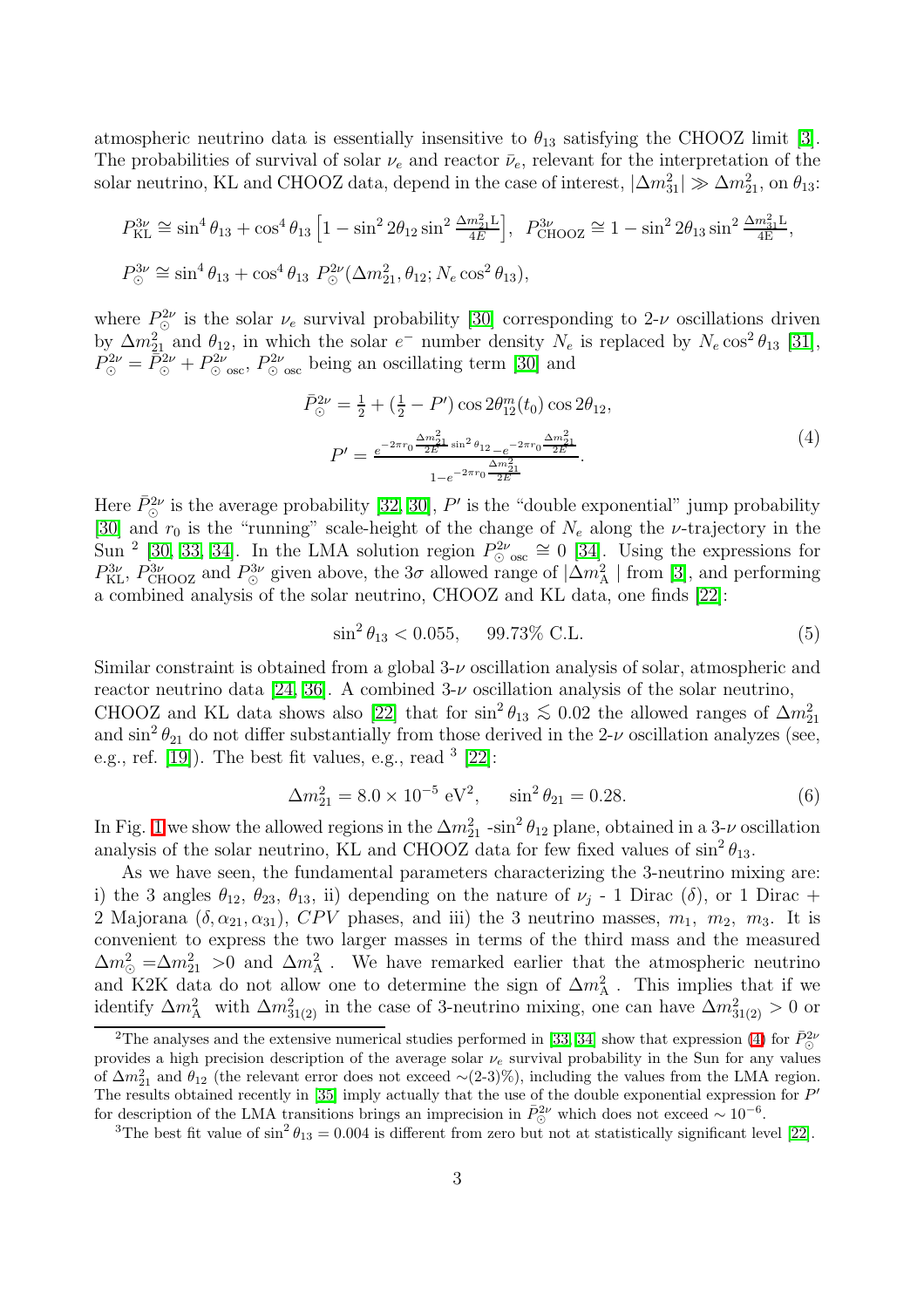

<span id="page-3-0"></span>Figure 1: The 90%, 95%, 99% and 99.73% C.L. allowed regions in the  $\Delta m_{21}^2$  -sin<sup>2</sup>  $\theta_{12}$  plane, obtained in a  $3-\nu$  oscillation analysis of the solar neutrino, KL and CHOOZ data [\[22\]](#page-12-10).

 $\Delta m_{31(2)}^2$  < 0. The two possible signs of  $\Delta m_A^2$  correspond to two types of  $\nu$ -mass spectrum:  $-$  with normal hierarchy,  $m_1 < m_2 < m_3$ ,  $\Delta m_A^2 = \Delta m_{31}^2 > 0$ ,  $m_{2(3)} = (m_1^2 + \Delta m_{21(31)}^2)^{\frac{1}{2}}$ , and  $-$  with inverted hierarchy <sup>4</sup>, m<sub>3</sub> < m<sub>1</sub> < m<sub>2</sub>, Δm<sub>2</sub><sup>2</sup> = Δm<sub>32</sub> < 0, m<sub>2</sub> = (m<sub>3</sub><sup>2</sup> – Δm<sub>32</sub>)<sup>1</sup>/<sub>2</sub>, etc. The neutrino mass spectrum can also be

- − Normal Hierarchical (NH):  $m_1 \ll m_2 \ll m_3$ ,  $m_2 \approx (\Delta m^2_{\odot})^{\frac{1}{2}} \sim 0.009$  eV,  $m_3 \approx |\Delta m^2_{\rm A}|^{\frac{1}{2}}$ ; or
- Inverted Hierarchical (IH):  $m_3 \ll m_1 < m_2$ , with  $m_{1,2} \approx |\Delta m_{\rm A}^2|^{1 \over 2} \sim 0.045$  eV; or
- $-$  Quasi-Degenerate (QD):  $m_1 \cong m_2 \cong m_3 \cong m_0$ ,  $m_j^2 \gg |\Delta m_A^2|$ ,  $m_0 \gtrsim 0.20$  eV.

Neutrino oscillation experiments allow to determine differences of squares of neutrino masses, but not the absolute values of the masses, or  $min(m_i)$ . Information on the absolute scale of  $\nu$ - masses can be derived in <sup>3</sup>H  $\beta$ -decay experiments [\[39,](#page-13-2) [40,](#page-13-3) [41\]](#page-13-4) and from cosmological and astrophysical data (see, e.g., ref. [\[42\]](#page-13-5)). The currently existing most stringent upper bounds on the  $\bar{\nu}_e$  mass were obtained in the Troitzk [\[40\]](#page-13-3) and Mainz [\[41\]](#page-13-4) experiments:

$$
m_{\bar{\nu}_e} < 2.3 \text{ eV} \quad (95\% \, C.L.). \tag{7}
$$

We have  $m_{\bar{\nu}_e} \cong m_{1,2,3}$  in the case of  $QD \nu$ -mass spectrum. The KATRIN experiment [\[41\]](#page-13-4) is planned to reach a sensitivity to  $m_{\bar{\nu}_e} \sim 0.20 \text{ eV}$ , i.e., to probe the region of the  $QD$  spectrum. The CMB data of the WMAP experiment were used to obtain the upper limit [\[43\]](#page-13-6):

$$
\sum_{j} m_j < (0.7 - 2.0) \text{ eV} \qquad (95\% \text{ C.L.}), \tag{8}
$$

where we have included a conservative estimate of the uncertainty in the upper limit (see, e.g., [\[42\]](#page-13-5)). The WMAP and future PLANCK experiments can be sensitive to  $\sum_j m_j \approx 0.4$ 

<sup>&</sup>lt;sup>4</sup>In the convention we use (called A), the neutrino masses are not ordered in magnitude according to their index number:  $\Delta m_{31}^2 < 0$  corresponds to  $m_3 < m_1 < m_2$ . We can also always number the neutrinos with definite mass in such a way that [\[37\]](#page-13-7)  $m_1 < m_2 < m_3$ . In this convention (called B), we have in the case of inverted hierarchy spectrum:  $\Delta m_{\odot}^2 = \Delta m_{32}^2$ ,  $\Delta m_{\rm A}^2 = \Delta m_{31}^2$ . Convention B is used, e.g., in [\[28,](#page-12-14) [38\]](#page-13-8).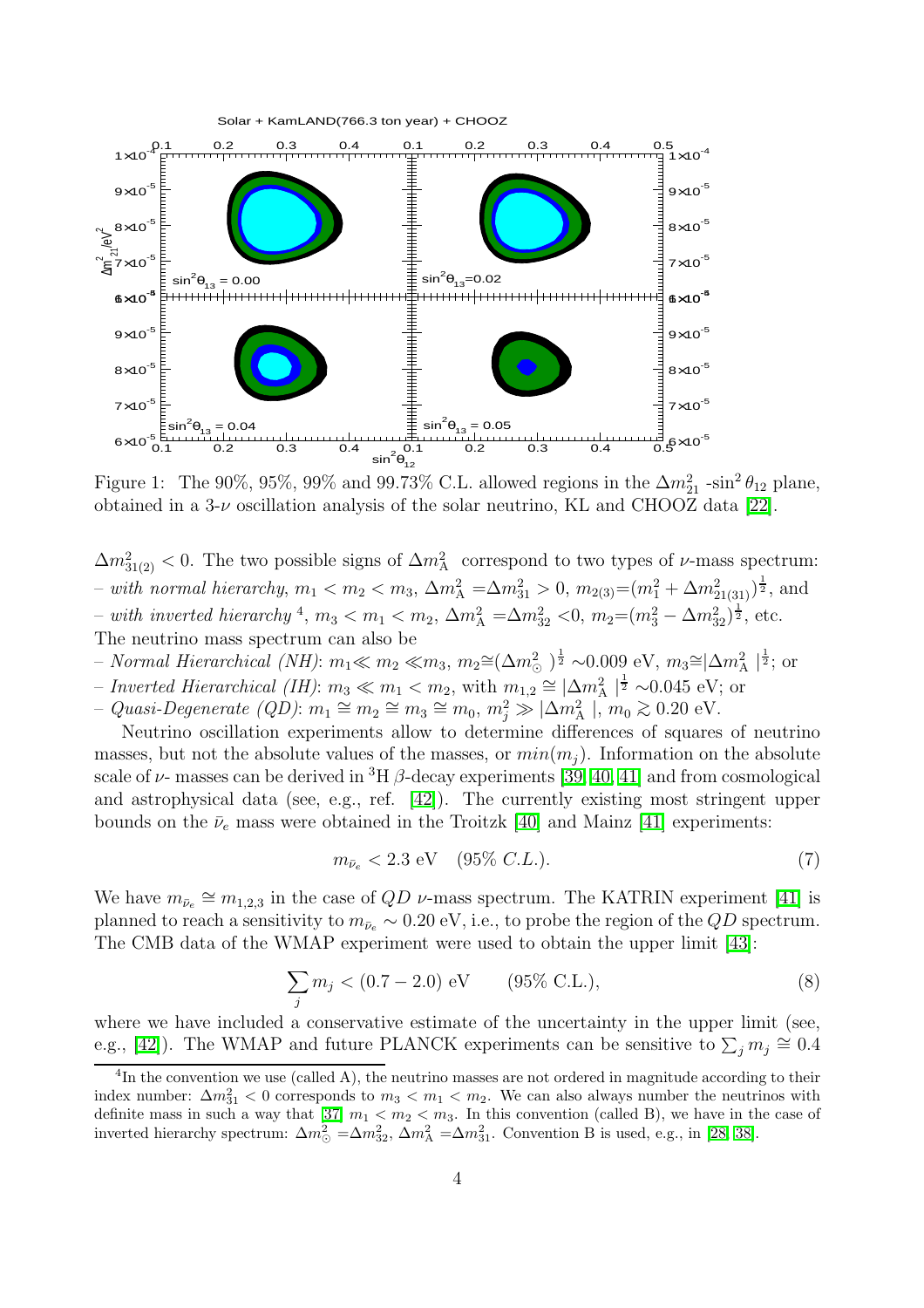eV. Data on weak lensing of galaxies by large scale structure, combined with data from the WMAP and PLANCK experiments may allow one to determine  $(m_1 + m_2 + m_3)$  with an uncertainty of  $\delta \sim (0.04 - 0.10)$  eV (see [\[42\]](#page-13-5) and the references quoted therein).

The type of neutrino mass spectrum, i.e.,  $sgn(\Delta m_{31}^2)$ , can be determined by studying oscillations of neutrinos and antineutrinos, say,  $\nu_\mu \leftrightarrow \nu_e$  and  $\bar{\nu}_\mu \leftrightarrow \bar{\nu}_e$ , in which matter effects are sufficiently large. This can be done in long base-line  $\nu$ -oscillation experiments (see, e.g., [\[44\]](#page-13-9)). If  $\sin^2 2\theta_{13} \gtrsim 0.05$  and  $\sin^2 \theta_{23} \gtrsim 0.50$ , information on  $sgn(\Delta m_{31}^2)$  might be obtained in atmospheric neutrino experiments by investigating the effects of the subdominant transitions  $\nu_{\mu(e)} \to \nu_{e(\mu)}$  and  $\bar{\nu}_{\mu(e)} \to \bar{\nu}_{e(\mu)}$  of atmospheric neutrinos which traverse the Earth [\[45\]](#page-13-10). For  $\nu_{\mu(e)}$  (or  $\bar{\nu}_{\mu(e)}$ ) crossing the Earth core, new type of resonance-like enhancement of the indicated transitions takes place due to the (Earth) mantle-core constructive interference effect (neutrino oscillation length resonance (NOLR)) [\[46\]](#page-13-11)  $^5$ . As a consequence of this effect  $^6$ the corresponding  $\nu_{\mu(e)}$  (or  $\bar{\nu}_{\mu(e)}$ ) transition probabilities can be maximal [\[47\]](#page-13-12). For  $\Delta m_{31}^2 > 0$ , the neutrino transitions  $\nu_{\mu(e)} \to \nu_{e(\mu)}$  are enhanced, while for  $\Delta m_{31}^2 < 0$  the enhancement of antineutrino transitions  $\bar{\nu}_{\mu(e)} \to \bar{\nu}_{e(\mu)}$  takes place, which might allow to determine  $sgn(\Delta m_{31}^2)$ .

After the spectacular experimental progress made in the studies of  $\nu$ -oscillations, further understanding of the structure of neutrino mixing, of its origins and of the status of CPsymmetry in the lepton sector, requires a large and challenging program of research to be pursued in neutrino physics. The main goals of this research program should include [\[50\]](#page-13-13): – High precision measurement of neutrino mixing parameters which control the solar and

the dominant atmospheric neutrino oscillations,  $\Delta m_{21}^2$ ,  $\theta_{21}$ , and  $\Delta m_{31}^2$ ,  $\theta_{23}$ .

- Measurement of, or improving by at least a factor of (5 10) the existing upper limit on,  $\theta_{13}$  - the only small mixing angle in  $U_{PMNS}$ .
- Determination of the  $sgn(\Delta m_{31}^2)$  and of the type of  $\nu$ -mass spectrum  $(NH, IH, QD,$  etc.).
- Determination or obtaining significant constraints on the absolute scale of  $\nu$ -masses.
- Determination of the nature–Dirac or Majorana, of massive neutrinos  $\nu_j$ .
- Establishing whether the CP-symmetry is violated in the lepton sector a) due to the Dirac phase  $\delta$ , and/or b) due to the Majorana phases  $\alpha_{21}$  and  $\alpha_{31}$  if  $\nu_i$  are Majorana particles.
- Searching with increased sensitivity for possible manifestations, other than flavour neutrino oscillations, of the non-conservation of the individual lepton charges  $L_l$ ,  $l = e, \mu, \tau$ , such as  $\mu \rightarrow e + \gamma$ ,  $\tau \rightarrow \mu + \gamma$ , etc. decays.

– Understanding at fundamental level the mechanism giving rise to neutrino masses and mixing and to  $L_l$ −non-conservation. This includes understanding the origin of the patterns of  $\nu$ -mixing and  $\nu$ -masses suggested by the data. Are the observed patterns of  $\nu$ -mixing and of  $\Delta m_{21,31}^2$  related to the existence of new symmetry of particle interactions? Is there any relations between quark mixing and neutrino mixing? Is  $\theta_{23} = \pi/4$ , or  $\theta_{23} > \pi/4$  or else  $\theta_{23} < \pi/4$ ? Is there any correlation between the values of CPV phases and of mixing angles in UPMNS? Progress in the theory of neutrino mixing might also lead, in particular, to a better understanding of the origin of baryon asymmetry of the Universe [\[57\]](#page-13-14).

 ${}^{5}$ For the precise conditions of the mantle-core (NOLR) enhancement see [\[46,](#page-13-11) [47\]](#page-13-12).

<sup>&</sup>lt;sup>6</sup>The Earth mantle-core (NOLR) enhancement of neutrino transitions differs [\[46\]](#page-13-11) from the MSW one. It also differs [\[46,](#page-13-11) [47\]](#page-13-12) from the parametric resonance mechanisms of enhancement discussed in [\[48\]](#page-13-15): the conditions of enhancement found in [\[48\]](#page-13-15) are not realized for the neutrino transitions in the Earth. In [\[49\]](#page-13-16) it is erroneously concluded that the  $\nu_{\mu(e)} \leftrightarrow \nu_{e(\mu)}$  transitions of atmospheric neutrinos crossing the Earth core cannot be enhanced by the interplay of the transitions in the Earth mantle and of those in the Earth core.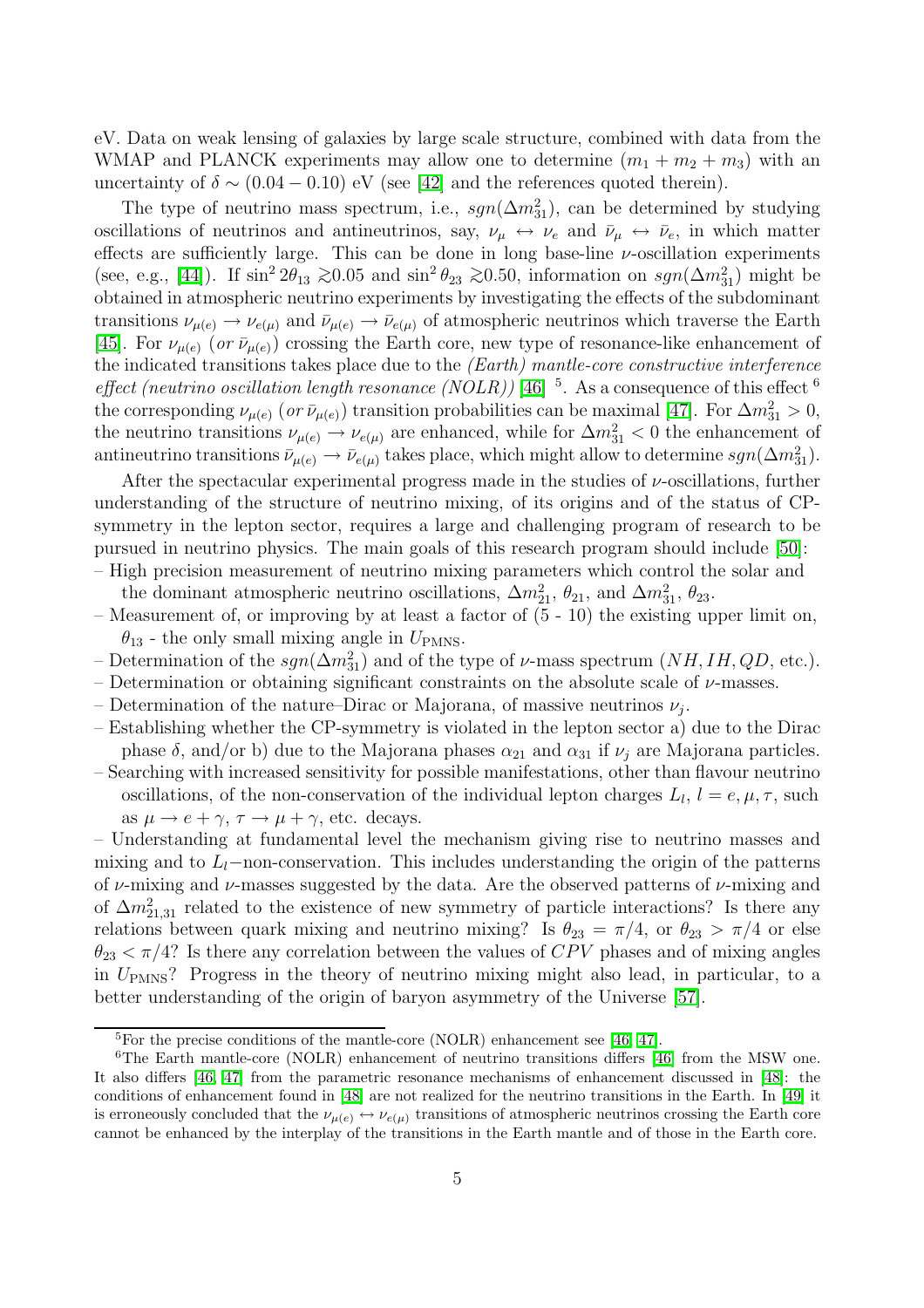The mixing angles,  $\theta_{21}$ ,  $\theta_{23}$  and  $\theta_{13}$ , the Dirac CPV phase  $\delta$  and  $\Delta m_{21}^2$  and  $\Delta m_{31}^2$  can, in principle, be measured with a sufficiently high precision in  $\nu$ -oscillation experiments (see, e.g., [\[44,](#page-13-9) [51\]](#page-13-17)). These experiments, however, cannot provide information on the  $\nu$ -mass scale and on the nature of massive neutrinos  $\nu_j$ , they are insensitive to the Majorana  $CPV$  phases  $\alpha_{21,31}$  [\[26,](#page-12-12) [52\]](#page-13-18). Establishing whether  $\nu_i$  have distinct antiparticles (Dirac fermions) or not (Majorana fermions) is of fundamental importance for understanding the underlying symmetries of particle interactions and the origin of  $\nu$ -masses. If  $\nu_i$  are Majorana fermions, getting experimental information about the Majorana  $CPV$  phases in  $U_{PMNS}$  would be a re-markably challenging problem [\[37,](#page-13-7) [28,](#page-12-14) [53,](#page-13-19) [54,](#page-13-20) [55\]](#page-13-21). The phases  $\alpha_{21,31}$  can affect significantly the predictions for the rates of (LFV) decays  $\mu \to e + \gamma$ ,  $\tau \to \mu + \gamma$ , etc. in a large class of supersymmetric theories with see-saw mechanism of  $\nu$ -mass generation (see, e.g., [\[56\]](#page-13-22)). Majorana  $CPV$  phases might be at the origin of baryon asymmetry of the Universe [\[57\]](#page-13-14).

In the present article we will review the potential contribution the studies of neutrinoless double beta  $((\beta\beta)_{0\nu})$  decay of even-even nuclei,  $(A, Z) \rightarrow (A, Z + 2) + e^- + e^-$ , can make to the program of research outlined above. The  $(\beta\beta)_{0\nu}$ -decay is allowed if the neutrinos with definite mass are Majorana particles (for reviews see, e.g., [\[13,](#page-12-1) [58,](#page-14-0) [59,](#page-14-1) [60\]](#page-14-2)). Let us recall that the nature - Dirac or Majorana, of the massive neutrinos  $\nu_j$ , is related to the symmetries of particle interactions. Neutrinos  $\nu_i$  will be Dirac fermions if the particle interactions conserve some lepton charge, e.g., the total lepton charge L. If there does not exist any conserved lepton charge, neutrinos with definite mass can be Majorana particles. As is well-known, the massive neutrinos are predicted to be of Majorana nature by the see-saw mechanism of neutrino mass generation (see, e.g., [\[61\]](#page-14-3)), which also provides a very attractive explanation of the smallness of the neutrino masses and - through the leptogenesis theory [\[57\]](#page-13-14), of the observed baryon asymmetry of the Universe.

If the massive neutrinos  $\nu_i$  are Majorana fermions, processes in which the total lepton charge L is not conserved and changes by two units, such as  $K^+ \to \pi^- + \mu^+ + \mu^+$ ,  $\mu^+ +$  $(A, Z) \rightarrow (A, Z + 2) + \mu^{-}$ , etc., should exist. The process most sensitive to the possible Majorana nature of neutrinos  $\nu_j$  is the  $(\beta\beta)_{0\nu}$ -decay (see, e.g., [\[13,](#page-12-1) [62\]](#page-14-4)). If the  $(\beta\beta)_{0\nu}$ decay is generated only by the  $(V-A)$  charged current weak interaction via the exchange of the three Majorana neutrinos  $\nu_i$  ( $m_i \lesssim 1$  eV), which will be assumed in what follows, the dependence of the  $(\beta\beta)_{0\nu}$ -decay amplitude  $A(\beta\beta)_{0\nu}$  on the neutrino mass and mixing parameters factorizes in the effective Majorana mass  $\langle m \rangle$  (see, e.g., [\[13,](#page-12-1) [59\]](#page-14-1)):

$$
A(\beta\beta)_{0\nu} \sim \langle m \rangle M , \qquad (9)
$$

<span id="page-5-0"></span>where  $M$  is the corresponding nuclear matrix element (NME) and

<span id="page-5-1"></span>
$$
|\langle m \rangle| = |m_1|U_{e1}|^2 + m_2|U_{e2}|^2 e^{i\alpha_{21}} + m_3|U_{e3}|^2 e^{i\alpha_{31}}.
$$
 (10)

If CP-invariance holds <sup>7</sup>, one has [\[63\]](#page-14-5)  $\alpha_{21} = k\pi$ ,  $\alpha_{31} = k'\pi$ , where  $k, k' = 0, 1, 2, \dots$ , and

$$
\eta_{21} \equiv e^{i\alpha_{21}} = \pm 1, \quad \eta_{31} \equiv e^{i\alpha_{31}} = \pm 1 \tag{11}
$$

represent the relative CP-parities of Majorana neutrinos  $\nu_1$  and  $\nu_2$ , and  $\nu_1$  and  $\nu_3$ , respec-tively. It follows from eq. [\(10\)](#page-5-0) that the measurement of  $|\langle m \rangle|$  will provide information, in particular, on  $m_j$ . As eq. [\(9\)](#page-5-1) indicates, the observation of  $(\beta\beta)_{0\nu}$ -decay of a given nucleus

<sup>&</sup>lt;sup>7</sup>We assume that  $m_i > 0$  and that the fields of the Majorana neutrinos  $\nu_i$  satisfy the Majorana condition:  $C(\bar{\nu}_j)^T = \nu_j$ ,  $j = 1, 2, 3$ , where C is the charge conjugation matrix.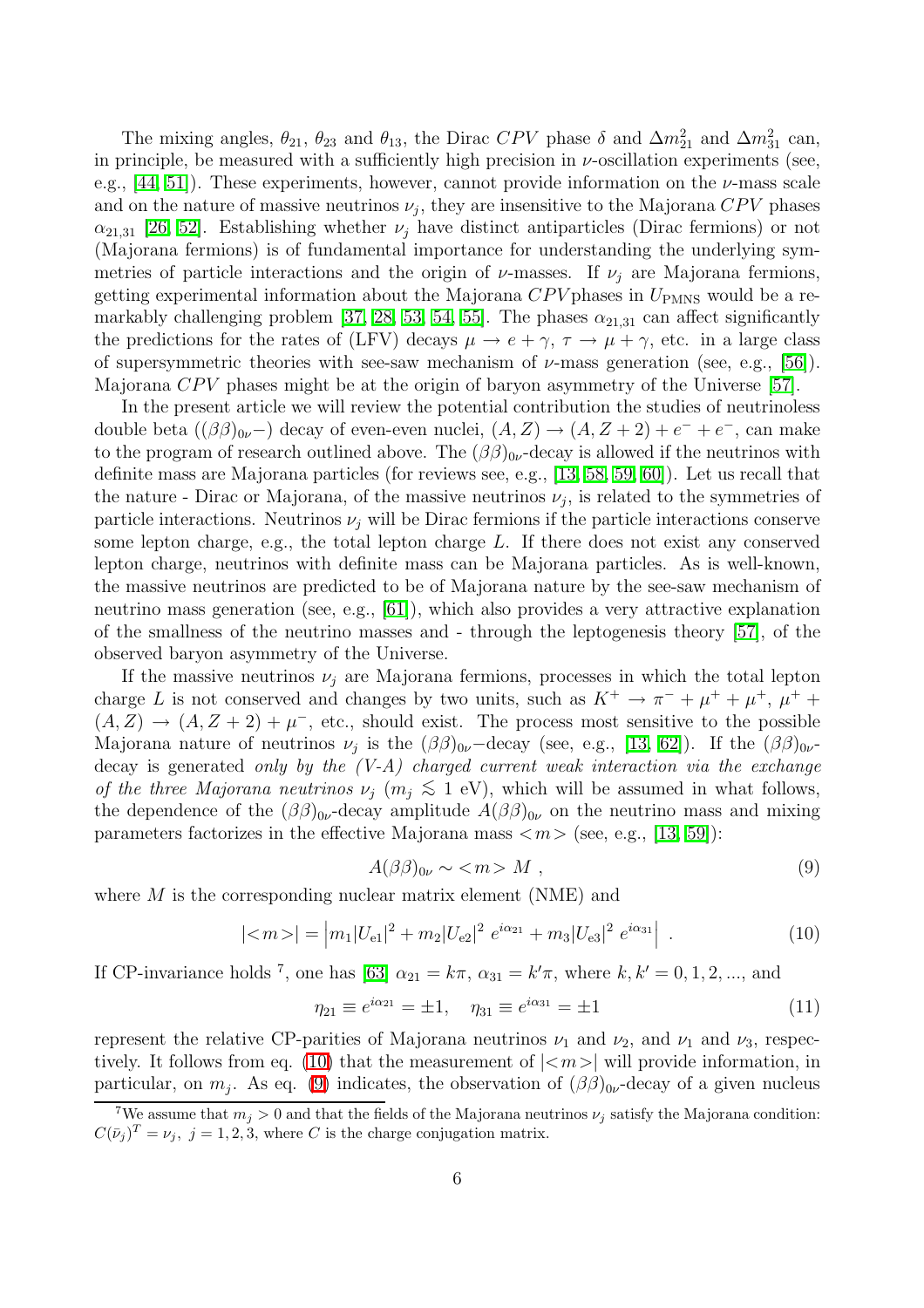and the measurement of the corresponding half-life, would allow to determine  $|<sub>m</sub>>\rangle$  only if the value of the relevant NME is known with a relatively small uncertainty.

<span id="page-6-1"></span>The experimental searches for  $(\beta \beta)_{0\nu}$  –decay have a long history (see, e.g., [\[58,](#page-14-0) [59\]](#page-14-1)). The best sensitivity was achieved in the Heidelberg-Moscow <sup>76</sup>Ge experiment [\[64\]](#page-14-6):

<span id="page-6-2"></span>
$$
|\langle m \rangle| < (0.35 - 1.05) \text{ eV}, \quad 90\% \text{ C.L.}
$$
 (12)

where a factor of 3 uncertainty associated with the calculation of the relevant nuclear matrix element [\[59\]](#page-14-1) is taken into account. A positive signal at  $>3\sigma$ , corresponding to  $|\langle m \rangle|$  =  $(0.1 - 0.9)$  eV at 99.73% C.L., is claimed to be observed in [\[65\]](#page-14-7). This result will be checked in the currently running and future  $(\beta \beta)_{0\nu}$ -decay experiments. However, it may take a long time before comprehensive checks could be completed. Two experiments, NEMO3 (with <sup>100</sup>Mo and <sup>82</sup>Se) [\[66\]](#page-14-8) and CUORICINO (with <sup>130</sup>Te) [\[67\]](#page-14-9), designed to reach sensitivity to  $|\langle m \rangle|$  ∼(0.2-0.3) eV, are taking data. Their first results read, respectively (90% C.L.):

$$
|\langle m \rangle| < (0.7 - 1.2) \text{ eV [66]}, \quad |\langle m \rangle| < (0.3 - 1.6) \text{ eV [67]}, \tag{13}
$$

where estimated uncertainties in the NME are accounted for. A number of projects aim to reach sensitivity to  $||$  ~(0.01–0.05) eV [\[67,](#page-14-9) [62\]](#page-14-4): CUORE (<sup>130</sup>Te), GENIUS (<sup>76</sup>Ge), EXO  $(136\text{Xe})$ , MAJORANA  $(76\text{Ge})$ , MOON  $(100\text{Mo})$ , XMASS  $(136\text{Xe})$ , etc. These experiments can probe the region of IH and QD spectra and test the positive result claimed in [\[65\]](#page-14-7).

The  $(\beta\beta)_{0\nu}$ -decay experiments are presently the only feasible experiments capable of establishing the Majorana nature of massive neutrinos [\[13,](#page-12-1) [59,](#page-14-1) [62\]](#page-14-4). As we will discuss in what follows, a measurement of a nonzero value of  $|\langle m \rangle| \gtrsim 10^{-2}$  eV:

– Can give also information on neutrino mass spectrum [\[38,](#page-13-8) [68,](#page-14-10) [69\]](#page-14-11) (see also [\[70\]](#page-14-12)).

– Can provide unique information on the absolute scale of neutrino masses (see, e.g., [\[68\]](#page-14-10)).

– With additional information from other sources (<sup>3</sup>H  $\beta$ -decay experiments and/or cosmological/astrophysical data) on the absolute  $\nu$ -mass scale, can provide unique information on the Majorana CPV phases  $\alpha_{21}$  and/or  $\alpha_{31}$  [\[28,](#page-12-14) [37,](#page-13-7) [55,](#page-13-21) [68,](#page-14-10) [71\]](#page-14-13).

### 3 Properties of Majorana Neutrinos: Brief Summary

The properties of Majorana fields (particles) are very different from those of Dirac fields (particles). A massive Majorana neutrino  $\chi_k$  can be described (in local quantum field theory) by 4-component complex spin  $1/2$  field  $\chi_k(x)$  which satisfies the Majorana condition:

<span id="page-6-0"></span>
$$
C\left(\bar{\chi}_k(x)\right)^{\mathrm{T}} = \xi_k \chi_k(x), \ \ |\xi_k|^2 = 1. \tag{14}
$$

where  $C$  is the charge conjugation matrix. The Majorana condition is invariant under *proper* Lorentz transformations. It reduces by 2 the number of independent components in  $\chi_k(x)$ .

The condition [\(14\)](#page-6-0) is invariant with respect to  $U(1)$  global gauge transformations of the field  $\chi_k(x)$  carrying a  $U(1)$  charge  $Q$ ,  $\chi_k(x) \to e^{i\alpha Q} \chi_k(x)$ , only if  $Q = 0$ . As a result, i)  $\chi_k$  cannot carry nonzero additive quantum numbers (lepton charge, etc.), and ii) the field  $\chi_k(x)$  cannot "absorb" phases <sup>8</sup>. Thus,  $\chi_k(x)$  describes 2 spin states of a spin 1/2, absolutely neutral particle, which is identical with its antiparticle,  $\chi_k \equiv \bar{\chi}_k$ . If CP-invariance holds, Majorana neutrinos have definite  $CP$ -parity  $\eta_{CP}(\chi_k) = \pm i$ :

$$
U_{CP} \chi_k(x) U_{CP}^{-1} = \eta_{CP}(\chi_k) \gamma_0 \chi_k(x'), \quad \eta_{CP}(\chi_k) = \pm i \tag{15}
$$

<sup>&</sup>lt;sup>8</sup>This is the reason why the *PMNS* matrix contains two additional  $CPV$  phases in the case of massive Majorana neutrinos [\[26\]](#page-12-12).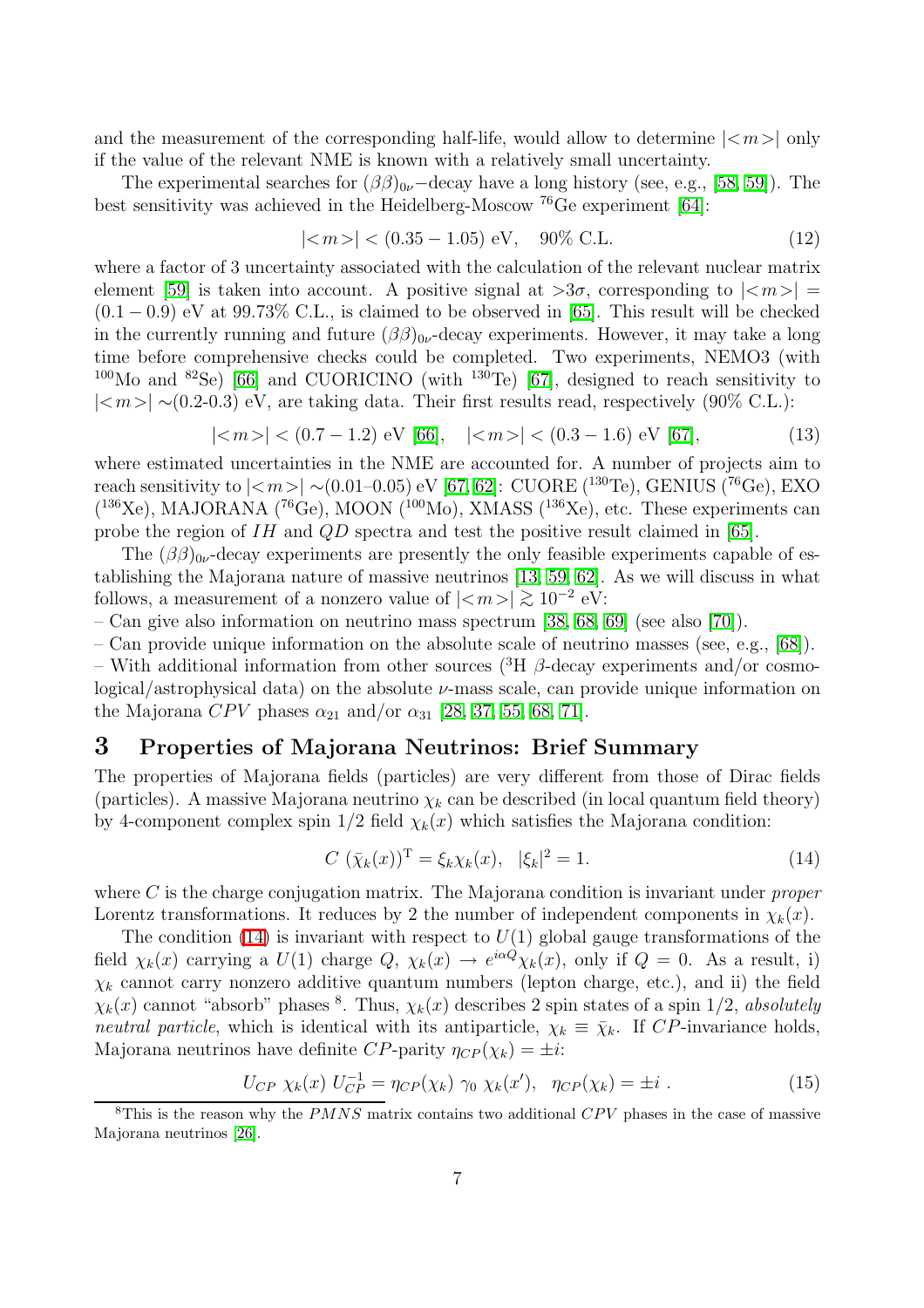It follows from the Majorana condition that the currents  $\bar{\chi}_k(x)O^i\chi_k(x) \equiv 0$ , for  $O^i = \gamma_{\alpha}$ ;  $\sigma_{\alpha\beta}$ ;  $\sigma_{\alpha\beta}$ , This means that Majorana fermions (neutrinos) cannot have nonzero  $U(1)$ charges and intrinsic magnetic and electric dipole moments.

Finally, if  $\Psi(x)$  is a Dirac field and we define the standard propagator of  $\Psi(x)$  as

$$
\langle 0|T(\Psi_{\alpha}(x)\overline{\Psi}_{\beta}(y))|0\rangle = S^{F}_{\alpha\beta}(x-y) , \qquad (16)
$$

one has

$$
\langle 0|T(\Psi_{\alpha}(x)\Psi_{\beta}(y))|0\rangle = 0 , \quad \langle 0|T(\bar{\Psi}_{\alpha}(x)\bar{\Psi}_{\beta}(y))|0\rangle = 0 . \tag{17}
$$

In contrast, a Majorana neutrino field  $\chi_k(x)$  has, in addition to the standard propagator

$$
\langle 0|T(\chi_{k\alpha}(x)\bar{\chi}_{k\beta}(y))|0\rangle = S_{\alpha\beta}^{Fk}(x-y) , \qquad (18)
$$

two non-trivial *non-standard (Majorana)* propagators  $9$ 

$$
\langle 0|T(\chi_{k\alpha}(x)\chi_{k\beta}(y))|0\rangle = -\xi^* S_{\alpha\delta}^{Fk}(x-y)C_{\delta\beta} ,\langle 0|T(\bar{\chi}_{k\alpha}(x)\bar{\chi}_{k\beta}(y))|0\rangle = \xi C_{\alpha\delta}^{-1} S_{\delta\beta}^{Fk}(x-y) .
$$
\n(19)

This result implies that if  $\nu_i(x)$  in eq. [\(2\)](#page-1-0) are massive Majorana neutrinos,  $(\beta \beta)_{0\nu}$ -decay can proceed by exchange of virtual neutrinos  $\nu_j$  since  $\langle 0|T(\nu_{j\alpha}(x)\nu_{j\beta}(y))|0\rangle \neq 0.$ 

#### 4 Predictions for the Effective Majorana Mass

The predicted value of  $|$  depends in the case of  $3-\nu$  mixing on [\[72\]](#page-14-14) (see also [\[28,](#page-12-14) [70\]](#page-14-12)): i)  $\Delta m_A^2 = \Delta m_{31(32)}^2$ , ii)  $\theta_{\odot} = \theta_{12}$  and  $\Delta m_{\odot}^2 = \Delta m_{21}^2$ , iii) the lightest neutrino mass,  $min(m_j)$  and on iv) the mixing angle  $\theta_{13}$ . In the convention (A) employed by us, one has  $|U_{e1}|^2 = \cos^2 \theta_{\odot} (1 - |U_{e3}|^2), |U_{e2}|^2 = \sin^2 \theta_{\odot} (1 - |U_{e3}|^2), \text{ and } |U_{e3}|^2 \equiv \sin^2 \theta_{13}.$ 

Given  $\Delta m_{\odot}^2$ ,  $\Delta m_{\rm A}^2$ ,  $\theta_{\odot}$  and  $\sin^2 \theta_{13}$ , the value of  $|<\!m>$  depends strongly on the type of the neutrino mass spectrum as well as on the values of the two Majorana  $CPV$  phases of the PMNS matrix,  $\alpha_{21,31}$  (see eq. [\(10\)](#page-5-0)). In the case of QD spectrum  $(m_1 \cong m_2 \cong m_3 = m_0,$  $m_0^2 \gg |\Delta m_A^2|, |\Delta m_{21}^2|, |\langle m \rangle|$  is essentially independent on  $\Delta m_A^2$  and  $\Delta m_\odot^2$ , and the two possibilities,  $\Delta m_A^2 > 0$  and  $\Delta m_A^2 < 0$ , lead *effectively* to the same predictions for  $|\langle m \rangle|$ .

<span id="page-7-1"></span>Normal Hierarchical Neutrino Mass Spectrum. In this case one has [\[28\]](#page-12-14)

<span id="page-7-0"></span>
$$
|\langle m \rangle| = \left| (m_1 \cos^2 \theta_{\odot} + e^{i\alpha_{21}} \sqrt{\Delta m_{\odot}^2} \sin^2 \theta_{\odot}) \cos^2 \theta_{13} + \sqrt{\Delta m_{\rm A}^2} \sin^2 \theta_{13} e^{i\alpha_{31}} \right| \tag{20}
$$

$$
\simeq \left| \sqrt{\Delta m_{\odot}^2} \sin^2 \theta_{\odot} \cos^2 \theta_{13} + \sqrt{\Delta m_{\rm A}^2} \sin^2 \theta_{13} e^{i(\alpha_{31} - \alpha_{21})} \right| \tag{21}
$$

where we have neglected the term  $\sim m_1$  in eq. [\(21\)](#page-7-0). Although neutrino  $\nu_1$  effectively "decouples" and does not contribute to  $|\langle m \rangle|$ , eq. [\(21\)](#page-7-0), the value of  $|\langle m \rangle|$  still depends on the Majorana CPV phase  $\alpha_{32} = \alpha_{31} - \alpha_{21}$ . This reflects the fact that in contrast to the case of massive Dirac neutrinos (or quarks), CP-violation can take place in the mixing of only two massive Majorana neutrinos [\[26\]](#page-12-12). Further, since  $[22]$   $\sqrt{\Delta m^2_\odot} \lesssim 9.5 \times 10^{-3}$  eV, sin<sup>2</sup>  $\theta_\odot \lesssim 0.36$ ,  $\sqrt{\Delta m_{\rm A}^2} \lesssim 5.4 \times 10^{-2}$  eV [\[24\]](#page-12-16) (at 90% C.L.), and the largest neutrino mass enters into the expression for  $|\langle m \rangle|$  with the factor  $\sin^2 \theta_{13}$   $\langle 0.055, 0.055 \rangle$  the predicted value of  $|\langle m \rangle|$  is typically  $\sim few \times 10^{-3}$  eV: for  $\sin^2\theta_{13} = 0.04$  (0.02) one finds  $|\langle m \rangle| \lesssim 0.005$  (0.004) eV. Using the best fit values of the indicated parameters (see eqs. [\(1\)](#page-1-1) and [\(6\)](#page-2-1)) we get

 $9$ For further detailed discussion of the properties of Majorana neutrinos (fermions) see, e.g., [\[13\]](#page-12-1).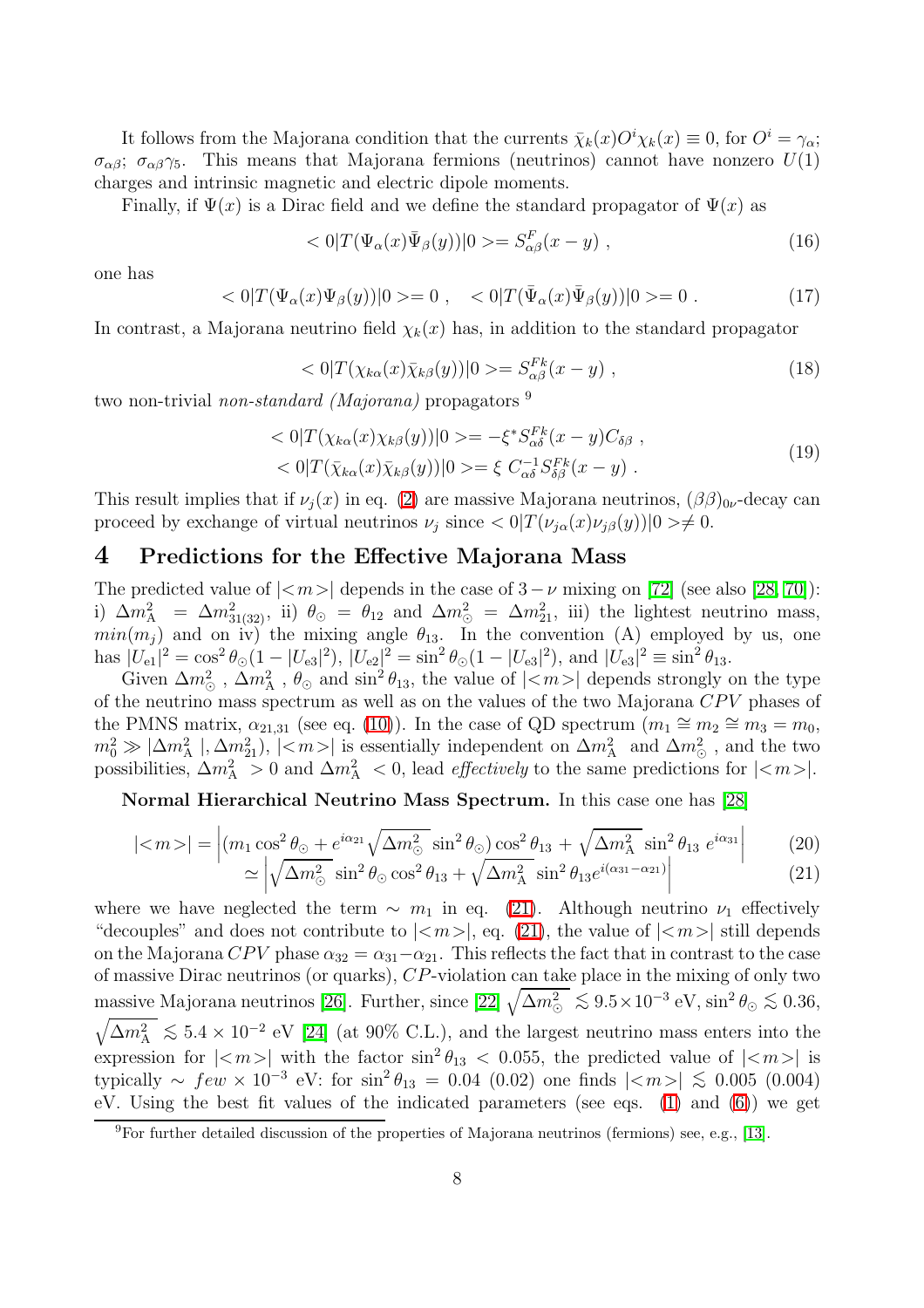$|\langle m \rangle| \lesssim 0.0044$  (0.0035) eV. It follows from eq. [\(20\)](#page-7-1) and the allowed ranges of values of  $\Delta m^2_\odot$ ,  $\Delta m^2_A$ ,  $\sin^2\theta_\odot$ ,  $\sin^2\theta_{13}$  as well as of the lightest neutrino mass  $m_1$  and  $CPV$  phases  $\alpha_{21,31}$  that in the case of spectrum with *normal hierarchy* there can be a complete cancellation between the three terms in eq. [\(20\)](#page-7-1) and one can have [\[68\]](#page-14-10)  $|\langle m \rangle| = 0$ .

<span id="page-8-0"></span>**Inverted Hierarchical Spectrum.** For  $IH$  neutrino mass spectrum (see, e.g., [\[28\]](#page-12-14))  $m_3 \ll m_1 \cong m_2 \cong \sqrt{|\Delta m_A^2|} = \sqrt{\Delta m_{23}^2}$ . Neglecting  $m_3 \sin^2 \theta_{13}$  in eq. [\(10\)](#page-5-0), we find [\[37\]](#page-13-7):

$$
|\langle m \rangle| \cong \sqrt{|\Delta m_{\rm A}^2|} \cos^2 \theta_{13} \sqrt{1 - \sin^2 2\theta \sin^2 \frac{\alpha_{21}}{2}}.
$$
 (22)

Even though one of the three massive Majorana neutrinos "decouples", the value of  $|\langle m \rangle|$ depends on the Majorana CP-violating phase  $\alpha_{21}$ . Obviously,

$$
\sqrt{|\Delta m_{\rm A}^2|} |\cos 2\theta_{\odot}| \cos^2 \theta_{13} \leq |\langle m \rangle| \leq \sqrt{|\Delta m_{\rm A}^2|} \cos^2 \theta_{13}.
$$
 (23)

The upper and the lower limits correspond respectively to the CP-conserving cases. Most remarkably, since according to the solar neutrino and KamLAND data cos  $2\theta_{\odot} \sim 0.40$ , we get a significant lower limit on  $|\langle m \rangle|$ , typically exceeding  $10^{-2}$  eV, in this case [\[38,](#page-13-8) [68\]](#page-14-10). Using, e.g., the best fit values of  $|\Delta m_A^2|$  and  $\sin^2\theta_{\odot}$  one finds:  $|\langle m \rangle| \gtrsim 0.02$  eV. The maximal value of  $|\langle m \rangle|$  is determined by  $|\Delta m_A^2|$  and can reach, as it follows from eqs. [\(1\)](#page-1-1) and [\(5\)](#page-2-2),  $|\langle m \rangle| \sim 0.060$  eV. The indicated values of  $|\langle m \rangle|$  are within the range of sensitivity of the next generation of  $(\beta\beta)_{0\nu}$ -decay experiments.

The expression for  $|\langle m \rangle|$ , eq. [\(22\)](#page-8-0), permits to relate the value of  $\sin^2 \alpha_{21}/2$  to the experimentally measured quantities [\[28,](#page-12-14) [37\]](#page-13-7)  $|<sub>m</sub>>|$ ,  $\Delta m_A^2$  and  $\sin^2 2\theta_{\odot}$ :

$$
\sin^2 \frac{\alpha_{21}}{2} \cong \left(1 - \frac{|\langle m \rangle|^2}{|\Delta m_A^2| \cos^4 \theta_{13}}\right) \frac{1}{\sin^2 2\theta_\odot} \,. \tag{24}
$$

A sufficiently accurate measurement of  $|\langle m \rangle|$  and of  $|\Delta m_A^2|$  and  $\theta_{\odot}$ , could allow to get information about the value of  $\alpha_{21}$ , provided the neutrino mass spectrum is of the IH type.

Three Quasi-Degenerate Neutrinos. In this case  $m_0 \equiv m_1 \cong m_2 \cong m_3$ ,  $m_0^2 \gg$  $|\Delta m_{\rm A}^2|$ ,  $m_0 \gtrsim 0.20$  eV. The mass  $m_0$  effectively coincides with the  $\bar{\nu}_e$  mass  $m_{\bar{\nu}_e}$  measured in the <sup>3</sup>H  $\beta$ -decay experiments:  $m_0 = m_{\bar{\nu}_e}$ . Thus,  $m_0 < 2.3$  eV, or if we use a conservative cosmological upper limit [\[42\]](#page-13-5),  $m_0 < 0.7$  eV. The QD  $\nu$ -mass spectrum is realized for values of  $m_0$ , which can be measured in the <sup>3</sup>H  $\beta$ -decay experiment KATRIN [\[41\]](#page-13-4).

The effective Majorana mass  $|\langle m \rangle|$  is given by

$$
|\langle m \rangle| \cong m_0 \left| (\cos^2 \theta_\odot + \sin^2 \theta_\odot e^{i\alpha_{21}}) \cos^2 \theta_{13} + e^{i\alpha_{31}} \sin^2 \theta_{13} \right| \tag{25}
$$

$$
\cong m_0 \left| \cos^2 \theta_\odot + \left| \sin^2 \theta_\odot e^{i\alpha_{21}} \right| \right| = m_0 \sqrt{1 - \sin^2 2\theta_\odot \sin^2 \frac{\alpha_{21}}{2}}.\tag{26}
$$

Similarly to the case of IH spectrum, one has:

$$
m_0 |\cos 2\theta_{\odot}| \lesssim |\langle m \rangle| \lesssim m_0 . \tag{27}
$$

For  $\cos 2\theta_{\odot} \sim 0.40$ , favored by the data, one finds a non-trivial lower limit on  $|\langle m \rangle|$ ,  $|\langle m \rangle|$  ≥ 0.08 eV. For the 90% C.L. allowed ranges of values of the parameters one has  $|\langle m \rangle|$  ≥ 0.06 eV. Using the conservative cosmological upper bound on  $\sum_j m_j$  we get  $|\langle m \rangle|$  < 0.70 eV. Also in this case one can obtain, in principle, a direct information on one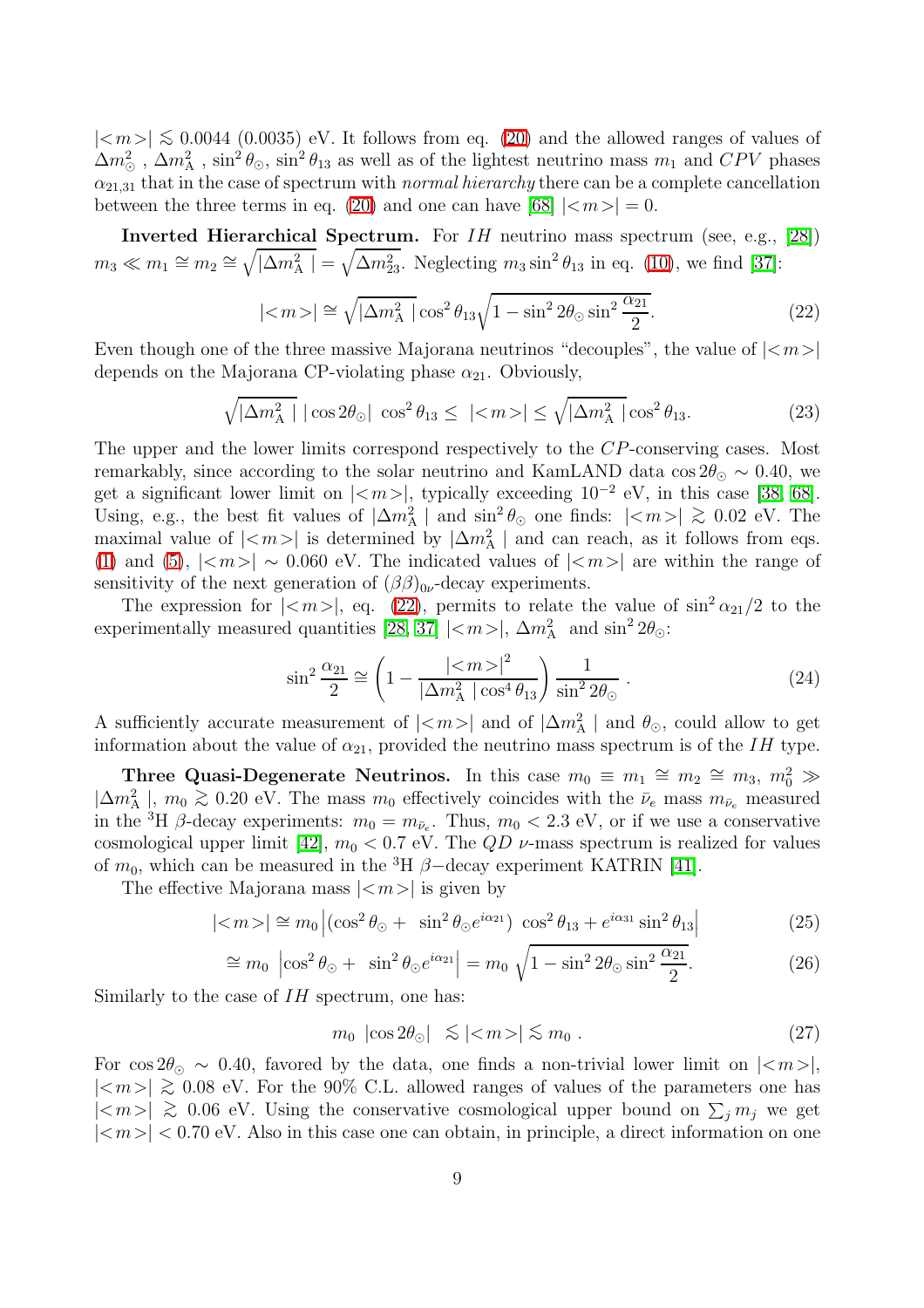

Figure 2: The value of  $|\langle m \rangle|$  as function of  $min(m_j)$  for  $\sin^2 \theta_{13} = 0.0; 0.04$  and 90% C.L. allowed ranges [\[22\]](#page-12-10) of  $\Delta m_A^2$ ,  $\Delta m_\odot^2$  and  $\theta_\odot$  (updated version of Fig. 2 from [\[38\]](#page-13-8)).

CPV phase from the measurement of  $|\langle m \rangle|$ ,  $m_0$  and  $\sin^2 2\theta_{\odot}$ :

$$
\sin^2 \frac{\alpha_{21}}{2} \cong \left(1 - \frac{|\langle m \rangle|^2}{m_0^2}\right) \frac{1}{\sin^2 2\theta_{\odot}}.
$$
\n(28)

The specific features of the predictions for  $|\langle m \rangle|$  in the cases of the three types of neutrino mass spectrum discussed above are evident in Fig. 2, where the dependence of  $|\langle m \rangle|$  on  $min(m_i)$  for the LMA solution is shown. If the spectrum is with normal hierarchy,  $|\langle m \rangle|$  can lie anywhere between 0 and the presently existing upper limits, eqs. [\(12\)](#page-6-1) and [\(13\)](#page-6-2). This conclusion does not change even under the most favorable conditions for the determination of  $|\langle m \rangle|$ , namely, even when  $|\Delta m_{\rm A}^2|$ ,  $\Delta m_{\odot}^2$ ,  $\theta_{\odot}$  and  $\theta_{13}$  are known with negligible uncertainty. If the results in [\[65\]](#page-14-7) implying  $|\langle m \rangle| = (0.1 - 0.9)$  eV are confirmed, this would mean, in particular, that the neutrino mass spectrum is of the  $OD$  type.

## 5 Implications of Measuring  $|\langle m \rangle| \neq 0$

If the  $(\beta\beta)_{0\nu}$ -decay of a given nucleus will be observed, it would be possible to determine the value of  $|\langle m \rangle|$  from the measurement of the associated half-life of the decay. This would require the knowledge of the nuclear matrix element of the process.

On the NME Uncertainties. At present there exist large uncertainties in the calculation of the  $(\beta\beta)_{0\nu}$ -decay nuclear matrix elements (see, e.g., [\[59\]](#page-14-1)). This is reflected, in particular, in the factor of  $\sim$  3 uncertainty in the upper limit on  $|\langle m \rangle|$ , which is extracted from the experimental lower limits on the  $(\beta\beta)_{0\nu}$ -decay half-life of <sup>76</sup>Ge. Recently, encouraging results in what regards the problem of the calculation of the nuclear matrix elements have been obtained in [\[73\]](#page-14-15). The observation of a  $(\beta\beta)_{0\nu}$ -decay of one nucleus is likely to lead to the searches and eventually to observation of the decay of other nuclei. One can expect that such a progress, in particular, will help to solve the problem of the sufficiently precise calculation of the nuclear matrix elements for the  $(\beta\beta)_{0\nu}$ -decay [\[74\]](#page-14-16).

Constraining the Lightest Neutrino Mass. As Fig. 2 indicates, a measurement of  $|\langle m \rangle|$  ≥ 0.01 eV would either i) determine a relatively narrow interval of possible values of the lightest  $\nu$ -mass  $min(m_j) \equiv m_{\text{MIN}}$ , or ii) would establish an upper limit on  $m_{\text{MIN}}$ . If an upper limit on  $|\langle m \rangle|$  is experimentally obtained below 0.01 eV, this would lead to a significant upper limit on  $m_{\text{MIN}}$  and would imply  $\Delta m_A^2 > 0$  for massive Majorana neutrinos.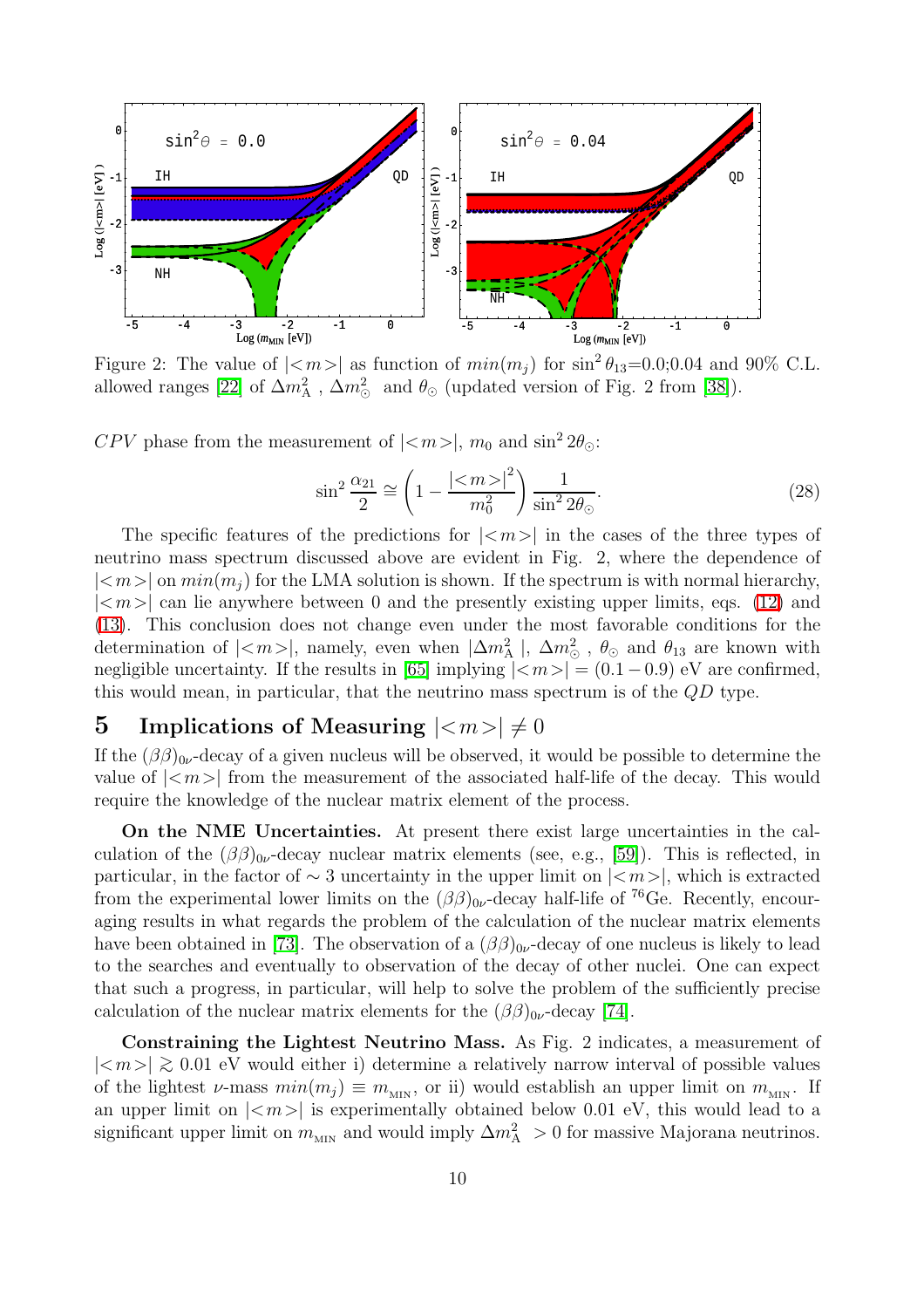A measurement of  $|\langle m \rangle| = (|\langle m \rangle|)_{exp} \gtrsim 0.02$  eV if  $\Delta m_A^2 \equiv \Delta m_{31}^2 > 0$ , and of  $|\langle m \rangle| = (|\langle m \rangle|)_{exp} \gtrsim \sqrt{|\Delta m_A^2|} \cos^2 \theta_{13}$  in the case of  $\Delta m_A^2 \equiv \Delta m_{32}^2 \langle 0$ , for instance, would imply that  $m_{\text{MIN}} \gtrsim 0.02$  eV and  $m_{\text{MIN}} \gtrsim 0.05$  eV, respectively, and thus a  $\nu$ -mass spectrum with *partial hierarchy* or of  $QD$  type [\[28\]](#page-12-14). The mass  $m_{\text{MIN}}$  will be constrained to lie in a rather narrow interval [\[68\]](#page-14-10) (Fig. 2). If the measured value of  $|\langle m \rangle|,$   $(|\langle m \rangle|)_{exp}$ , lies between the  $min(||\$  and  $max(||\)$ , predicted in the case of IH spectrum,

$$
|\langle m \rangle|_{\pm} = \left| \sqrt{|\Delta m_{\rm A}^2| - \Delta m_{\odot}^2} \cos^2 \theta_{\odot} \pm \sqrt{|\Delta m_{\rm A}^2|} \sin^2 \theta_{\odot} \right| \cos^2 \theta,\tag{29}
$$

 $m_{\text{MIN}}$  would be limited from above, but  $min(m_{\text{MIN}})=0$  (Fig. 2). If  $(|)|_{exp}<(|)|_{max}$ , where, e.g., in the case of QD spectrum  $(|<sub>m</sub>>\rangle)_{max} \cong m_{\mu} \cong m_{\bar{\nu}_e}$ , this would imply that at least one of the two CPV phases is different from zero :  $\alpha_{21} \neq 0$  and/or  $\alpha_{31} \neq 0$  <sup>10</sup>.

A measured value of  $m_{\bar{\nu}_e}$ ,  $(m_{\bar{\nu}_e})_{exp} \gtrsim 0.20$  eV, satisfying  $(m_{\bar{\nu}_e})_{exp} > (m_{\text{MIN}})_{max}$ , where  $(m_{\text{MIN}})_{max}$  is determined from the upper limit on  $|\langle m \rangle|$  in the case the  $(\beta \beta)_{0\nu}$ -decay is not observed, might imply that the massive neutrinos are Dirac particles. If  $(\beta\beta)_{0\nu}$ -decay has been observed and  $|<\!>m$  | measured, the inequality  $(m_{\bar{\nu}_e})_{exp} > (m_{\text{MIN}})_{max}$ , with  $(m_{\text{MIN}})_{max}$ determined from the measured value of  $|\langle m \rangle|$ , would lead to the conclusion that there exist contribution(s) to the  $(\beta\beta)_{0\nu}$ -decay rate other than due to the light Majorana neutrino exchange that partially cancels the contribution from the Majorana neutrino exchange.

Determining the Type of Neutrino Mass Spectrum. The existence of significant lower bounds on  $|$  in the cases of IH and QD spectra [\[38\]](#page-13-8), which lie either partially (IH spectrum) or completely  $(QD$  spectrum) within the range of sensitivity of next generation of  $(\beta\beta)_{0\nu}$ -decay experiments, is one of the most important features of the predictions of |<m>|. These minimal values are given, up to small corrections, by  $\sqrt{|\Delta m_A^2|}$  cos  $2\theta_{\odot}$  and  $m_0 \cos 2\theta_{\odot}$ . According to the combined analysis of the solar and reactor neutrino data [\[22\]](#page-12-10) i) cos  $2\theta_{\odot} = 0$  is excluded at  $\sim 6\sigma$ , ii) the best fit value of cos  $2\theta_{\odot}$  is cos  $2\theta_{\odot} = 0.44$ , and iii) at 95% C.L. one has for  $\sin^2 \theta_{13} = 0$  (0.02),  $\cos 2\theta_{\odot} \gtrsim 0.28$  (0.30). The quoted results on  $\cos 2\theta_{\odot}$  together with the range of possible values of  $|\Delta m_{\rm A}^2|$  and  $m_0$  [\[3,](#page-11-2) [24,](#page-12-16) [41,](#page-13-4) [42\]](#page-13-5), lead to the conclusion about the existence of significant and robust lower bounds on  $|<sub>m</sub>>|$  in the cases of IH and QD spectrum [\[38,](#page-13-8) [75\]](#page-14-17). At the same time, as Fig. 2 indicates,  $|\langle m \rangle|$ does not exceed ~ 0.006 eV for NH spectrum. This implies that  $max(|$ ) in the case of NH spectrum is considerably smaller than  $min(|$ ) for the IH and QD spectrum. This opens the possibility of obtaining information about the type of  $\nu$ -mass spectrum from a measurement of  $|\langle m \rangle| \neq 0$ . In particular, a positive result in the future generation of  $(\beta \beta)_{0\nu}$ -decay experiments showing that  $|\langle m \rangle| > 0.02$  eV would imply that the NH spectrum is strongly disfavored (if not excluded). The uncertainty in the relevant NME and prospective experimental errors in the values of the oscillation parameters and in  $|<\omega$ can weaken, but do not invalidate, these results (see, e.g., ref. [\[69\]](#page-14-11)).

Constraining the Majorana  $CPV$  Phases. The possibility of establishing  $CP$ violation due to Majorana  $CPV$  phases has been studied in [\[68\]](#page-14-10) and in greater detail in [\[55\]](#page-13-21). It was found that it is very challenging  $11$ : it requires quite accurate measurements

<sup>&</sup>lt;sup>10</sup>In general, the knowledge of the value of  $|\langle m \rangle|$  alone will not allow to distinguish the case of CPconservation from that of CP-violation.

<sup>&</sup>lt;sup>11</sup> Pessimistic conclusion about the prospects to establish  $CP$ -violation due to Majorana  $CPV$  phases from a measurement of  $|\langle m \rangle|$  and, e.g., of  $m_0$ , was reached in [\[53\]](#page-13-19).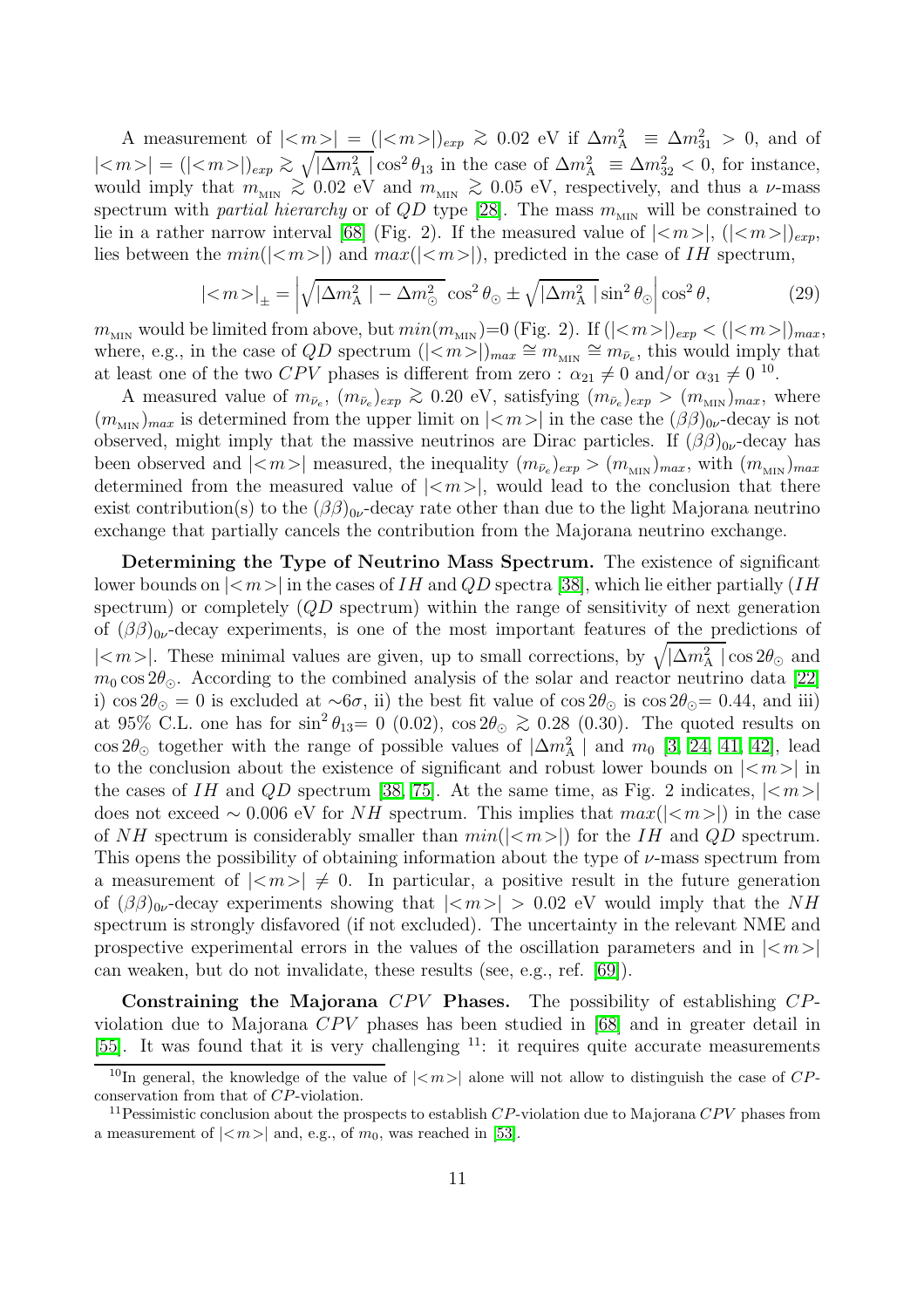of  $|\langle m \rangle|$  and of  $m_0$ , and holds only for a limited range of values of the relevant parameters. For  $IH$  and  $QD$  spectra, which are of interest, the "just CP-violation" region [\[28\]](#page-12-14) - an experimental point in this region would signal unambiguously CP-violation associated with Majorana neutrinos, is larger for smaller values of  $\cos 2\theta_{\odot}$ . More specifically, proving that CP-violation associated with Majorana neutrinos takes place requires, in particular, a relative experimental error on the measured value of  $|\langle m \rangle|$  smaller than ~ 15%, a "theoretical uncertainty" in the value of  $|\langle m \rangle|$  due to an imprecise knowledge of the corresponding NME smaller than a factor of 2, a value of  $\tan^2 \theta_{\odot} \gtrsim 0.55$ , and values of the relevant Majorana CPV phases typically within the ranges of  $\sim (\pi/2 - 3\pi/4)$  and  $\sim (5\pi/4 - 3\pi/2)$ .

#### 6 Conclusions

Future  $(\beta \beta)_{0\nu}$  -decay experiments have a remarkable physics potential. They can establish the Majorana nature of the neutrinos with definite mass  $\nu_j$ . If the latter are Majorana particles, the  $(\beta\beta)_{0\nu}$  –decay experiments can provide information on the type of the neutrino mass spectrum and on the absolute scale of neutrino masses. They can also provide unique information on the Majorana CP-violation phases present in the PMNS neutrino mixing matrix. The knowledge of the values of the relevant  $(\beta \beta)_{0\nu}$  –decay nuclear matrix elements with a sufficiently small uncertainty is crucial for obtaining quantitative information on the neutrino mass and mixing parameters from a measurement of  $(\beta \beta)_{0\nu}$  -decay half-life.

# <span id="page-11-0"></span>References

- [1] B. T. Cleveland et al., Astrophys. J. 496, 505 (1998); Y. Fukuda et al. [Kamiokande Collaboration], Phys. Rev. Lett. 77 (1996) 1683; J. N. Abdurashitov et al. [SAGE Collaboration], J. Exp. Theor. Phys. 95 (2002) 181; T. Kirsten et al. [GALLEX and GNO Collaborations], Nucl. Phys. B (Proc. Suppl.) 118 (2003) 33; C. Cattadori, Talk given at  $\nu$ <sup>'04</sup> International Conference, June 14-19, 2004, Paris, France.
- <span id="page-11-2"></span><span id="page-11-1"></span>[2] S. Fukuda et al. [Super-Kamiokande Collaboration], Phys. Lett. B539 (2002) 179.
- <span id="page-11-3"></span>[3] Y. Suzuki [Super-Kamiokande Collaboration], these Proceedings.
- <span id="page-11-4"></span>[4] Q. R. Ahmad et al. [SNO Collaboration], Phys. Rev. Lett. 87 (2001) 071301; ibid. 89 (2002) 011301 and 011302; S. N. Ahmed et al., Phys. Rev. Lett. 92 (2004) 181301.
- <span id="page-11-5"></span>[5] A. McDonald [SNO Collaboration], these Proceedings.
- <span id="page-11-6"></span>[6] Y. Fukuda et al. [Super-Kamiokande Collaboration], Phys. Rev. Lett. 81 (1998) 1562.
- <span id="page-11-7"></span>[7] K. Eguchi et al. [KamLAND Collaboration], Phys. Rev. Lett. **90** (2003) 021802.
- <span id="page-11-8"></span>[8] M. H. Ahn et al. [K2K Collaboration], Phys. Rev. Lett. 90 (2003) 041801.
- <span id="page-11-9"></span>[9] B. Pontecorvo, Zh. Eksp. Teor. Fiz. (JETP) 33 (1957) 549 and 34 (1958) 247.
- <span id="page-11-10"></span>[10] B. Pontecorvo, Zh. Eksp. Teor. Fiz. **53**, 1717 (1967) [Sov. Phys. JETP **26**, 984 (1968)].
- [11] S. M. Bilenky and B. Pontecorvo, Phys. Rep. 41 (1978) 225.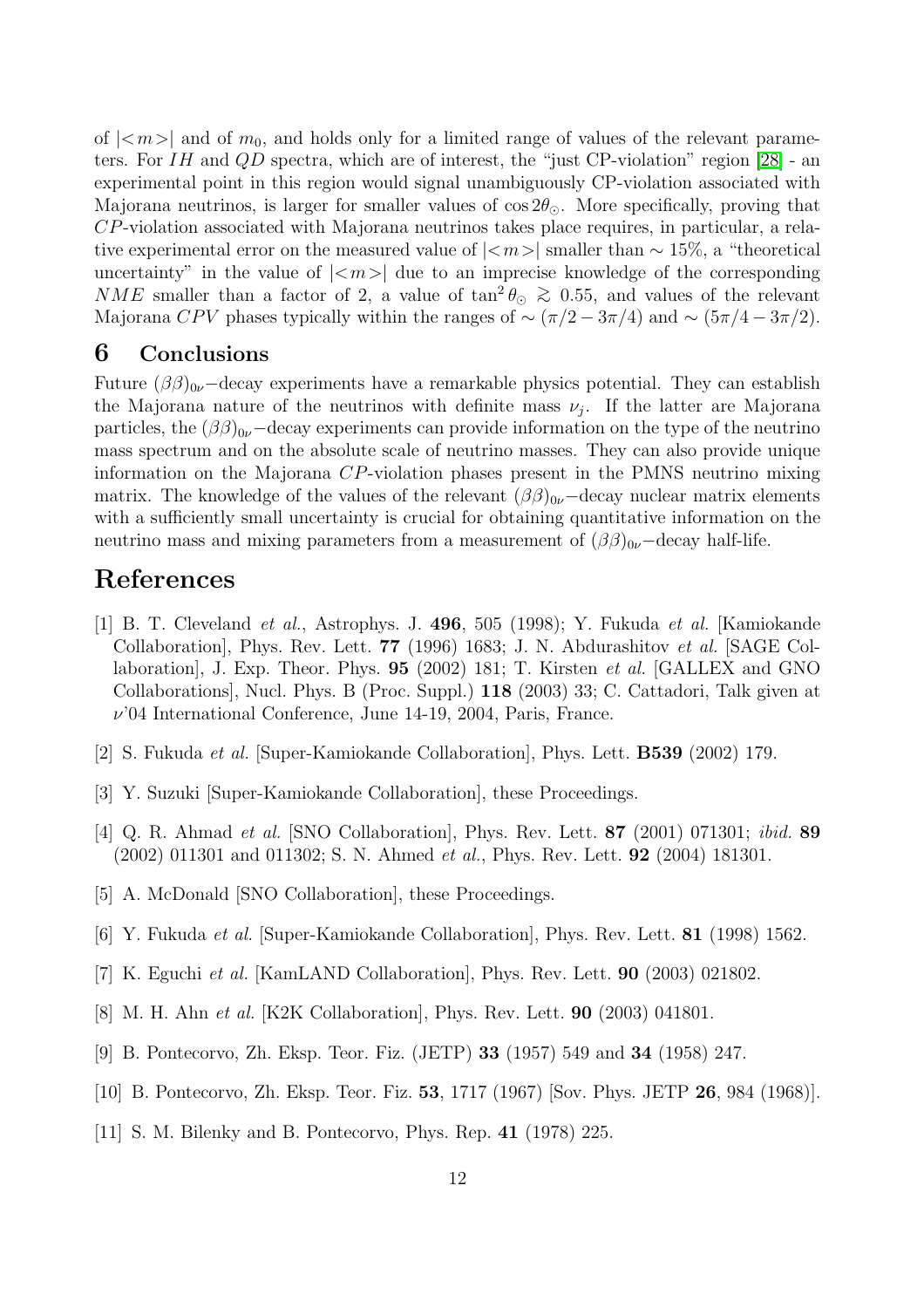- <span id="page-12-1"></span><span id="page-12-0"></span>[12] L. Wolfenstein, Phys. Rev. D17 (1978) 2369; S.P. Mikheev and A.Y. Smirnov, Sov. J. Nucl. Phys. 42 (1985) 913.
- <span id="page-12-2"></span>[13] S.M. Bilenky and S.T. Petcov, Rev. Mod. Phys. 59 (1987) 671.
- <span id="page-12-3"></span>[14] S.T. Petcov, Lecture Notes in Physics 512 (eds. H. Gausterer, C.B. Lang, Springer, 1998), p. 281; M.C. Gonzalez-Garcia and Y. Nir, Rev. Mod. Phys. 75 (2003) 345.
- <span id="page-12-4"></span>[15] A. Bandyopadhyay *et al.*, Phys. Lett. **B583** (2004) 134.
- <span id="page-12-5"></span>[16] Y. Fukuda et al. [Kamiokande Collaboration], Phys. Rev. Lett. 77 (1996) 1683.
- <span id="page-12-6"></span>[17] C. Athanassopoulos *et al.*, Phys. Rev. Lett. **81** (1998) 1774.
- <span id="page-12-7"></span>[18] Y. Ashie et al. [Super-Kamiokande Collaboration], Phys. Rev. Lett. 93 (2004) 101801.
- <span id="page-12-8"></span>[19] A. Suzuki [KamLAND Collaboration], these Proceedings.
- <span id="page-12-9"></span>[20] E. Aliu et al. [K2K Collaboration], [hep-ex/0411038.](http://it.arXiv.org/abs/hep-ex/0411038)
- <span id="page-12-10"></span>[21] V. Gribov and B. Pontecorvo, Phys. Lett. B28 (1969) 493.
- <span id="page-12-11"></span>[22] A. Bandyopadhyay *et al.*, Phys. Lett. **B608** (2005) 115.
- <span id="page-12-16"></span>[23] Z. Maki, M. Nakagawa and S. Sakata, Prog. Theor. Phys. 28 (1962) 870.
- <span id="page-12-17"></span>[24] M. Maltoni *et al.*, [hep-ph/0405172.](http://it.arXiv.org/abs/hep-ph/0405172)
- <span id="page-12-12"></span>[25] J. Conrad, these Proceedings; M. Sorel, J. Conrad and M. Shaevitz, [hep-ph/0305255.](http://it.arXiv.org/abs/hep-ph/0305255)
- <span id="page-12-13"></span>[26] S.M. Bilenky, J. Hosek and S.T. Petcov, Phys. Lett. B94 (1980) 495.
- [27] J. Schechter and J.W.F. Valle, Phys. Rev. **D23** (1980) 2227; M. Doi et al., Phys. Lett. B102 (1981) 323; J. Bernabeu and P. Pascual, Nucl. Phys. B228 (1983) 21.
- <span id="page-12-15"></span><span id="page-12-14"></span>[28] S.M. Bilenky, S. Pascoli and S.T. Petcov, Phys. Rev. D64 (2001) 053010.
- [29] M. Apollonio et al., Phys. Lett.  $\mathbf{B466}$  (1999) 415; F. Boehm et al., Phys. Rev. Lett. 84 (2000) 3764.
- <span id="page-12-19"></span><span id="page-12-18"></span>[30] S.T. Petcov, Phys. Lett. **B200** (1988) 373; *ibid.* **B214** (1988) 139 and **B406** (1997) 355.
- <span id="page-12-20"></span>[31] S.T. Petcov, Phys. Lett. **B214** (1988) 259.
- <span id="page-12-21"></span>[32] W.C. Haxton, Phys. Rev. Lett. 57 (1986) 1271; S.J. Parke, ibid. 57 (1986) 1275.
- [33] P.I. Krastev and S.T. Petcov, Phys. Lett. **B207** (1988) 64; Proc. of the Moriond Workshop on Neutrinos and Exotic Phenomena, Les Arcs, France, January 1988 (ed. J. Tran Thanh Van, Editions Frontières, Gif-sur-Yvette), p. 173; M. Bruggen, W.C. Haxton and Y.-Z. Quian, Phys. Rev. D51 (1995) 4028.
- <span id="page-12-22"></span>[34] S.T. Petcov and J. Rich, Phys. Lett. B224 (1989) 401; E. Lisi et al., Phys. Rev. D63 (2000) 093002.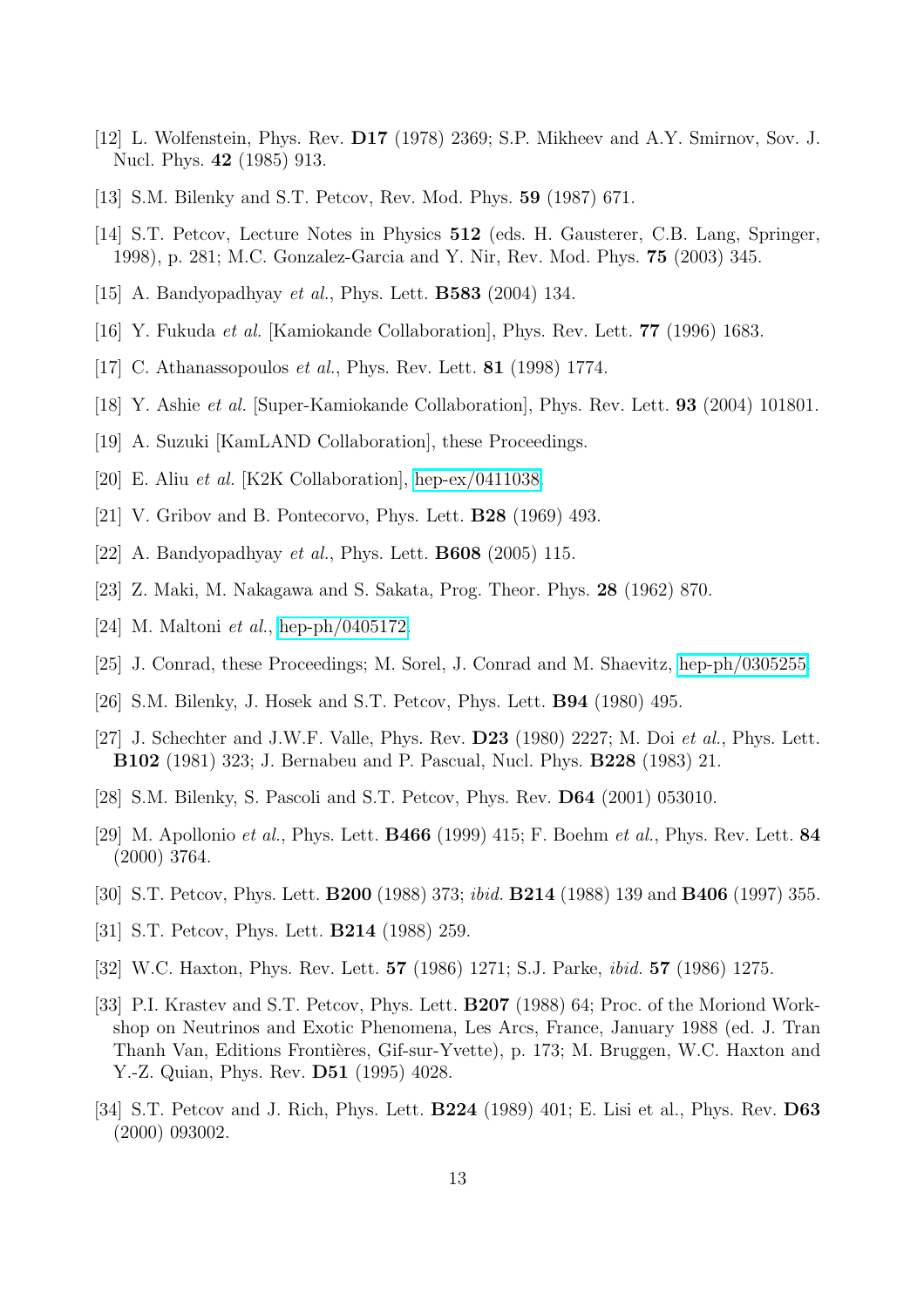- <span id="page-13-1"></span><span id="page-13-0"></span>[35] P.C. de Holanda, Wei Liao, A. Yu. Smirnov, Nucl. Phys. B702 (2004) 307.
- <span id="page-13-7"></span>[36] J.N. Bahcall, M.C. Gonzalez-Garcia and C. Peña-Garay, [hep-ph/0406294.](http://it.arXiv.org/abs/hep-ph/0406294)
- <span id="page-13-8"></span>[37] S.M. Bilenky *et al.*, Phys. Rev. **D56** (1996) 4432.
- <span id="page-13-2"></span>[38] S. Pascoli and S.T. Petcov, Phys. Lett. B544 (2002) 239; ibid. B580 (2004) 280.
- <span id="page-13-3"></span>[39] F. Perrin, Comptes Rendus 197 (1933) 868; E. Fermi, Nuovo Cim. 11 (1934) 1.
- <span id="page-13-4"></span>[40] V. Lobashev *et al.*, Nucl. Phys. B (Proc. Suppl.) **91** (2001) 280.
- <span id="page-13-5"></span>[41] C. Weinheimer et al., Nucl. Phys. Proc. Suppl. 118 (2003) 279 and these Proceedings.
- <span id="page-13-6"></span>[42] M. Tegmark, these Proceedings.
- <span id="page-13-9"></span>[43] D.N. Spergel et al. (WMAP Coll.), Astrophys. J. Suppl. **148** (2003) 175.
- <span id="page-13-10"></span>[44] M. Lindner, these Proceedings; A. Blondel, these Proceedings.
- [45] M.V. Chizhov, M. Maris and S.T. Petcov, [hep-ph/9810501;](http://it.arXiv.org/abs/hep-ph/9810501) J. Bernabéu, S. Palomares-Ruiz and S.T. Petcov, Nucl. Phys. B 669 (2003) 255; S. Palomares-Ruiz and S.T. Petcov, [hep-ph/0406096.](http://it.arXiv.org/abs/hep-ph/0406096)
- <span id="page-13-12"></span><span id="page-13-11"></span>[46] S.T. Petcov, Phys. Lett. B 434 (1998) 321, (E) ibid. B 444 (1998) 584.
- <span id="page-13-15"></span>[47] M.V. Chizhov and S.T. Petcov, Phys. Rev. Lett. 83 (1999) 1096; Phys. Rev. Lett. 85 (2000) 3979; Phys. Rev. D 63 (2001) 073003.
- [48] V.K. Ermilova et al., Short Notices of the Lebedev Institute 5 (1986) 26; E.Kh. Akhmedov, Yad.Fiz. 47 (1988) 475; P.I. Krastev, A.Yu. Smirnov, Phys. Lett. B226 (1989) 341.
- <span id="page-13-16"></span><span id="page-13-13"></span>[49] Q.Y. Liu and A.Yu. Smirnov, Nucl. Phys. B524 (1998) 505; Q.Y. Liu, S.P. Mikheyev and A.Yu. Smirnov, Phys. Lett. B440 (1998) 319.
- <span id="page-13-17"></span>[50] S.T. Petcov, Nucl. Phys. B (Proc. Suppl.) 143 (2005) 159 [\(hep-ph/0412410\)](http://it.arXiv.org/abs/hep-ph/0412410).
- [51] S. Choubey and S.T. Petcov, Phys. Lett. B594 (2004) 333; A. Bandyopadhyay et al., [hep-ph/0410283;](http://it.arXiv.org/abs/hep-ph/0410283) A. Bandyopadhyay et al., Phys. Rev. D67 (2003) 113011.
- <span id="page-13-19"></span><span id="page-13-18"></span>[52] P. Langacker *et al.*, Nucl. Phys. **B282** (1987) 589.
- <span id="page-13-20"></span>[53] V. Barger *et al.*, Phys. Lett. **B540** (2002) 247.
- <span id="page-13-21"></span>[54] A. de Gouvea, B. Kayser and R. Mohapatra, Phys. Rev. D67 (2003) 053004.
- <span id="page-13-22"></span>[55] S. Pascoli, S.T. Petcov and W. Rodejohann, Phys. Lett. B549 (2002) 177.
- <span id="page-13-14"></span>[56] S. Pascoli, S.T. Petcov and C.E. Yaguna, Phys. Lett. B564 (2003) 241.
- [57] T. Yanagida, these Proceedings.